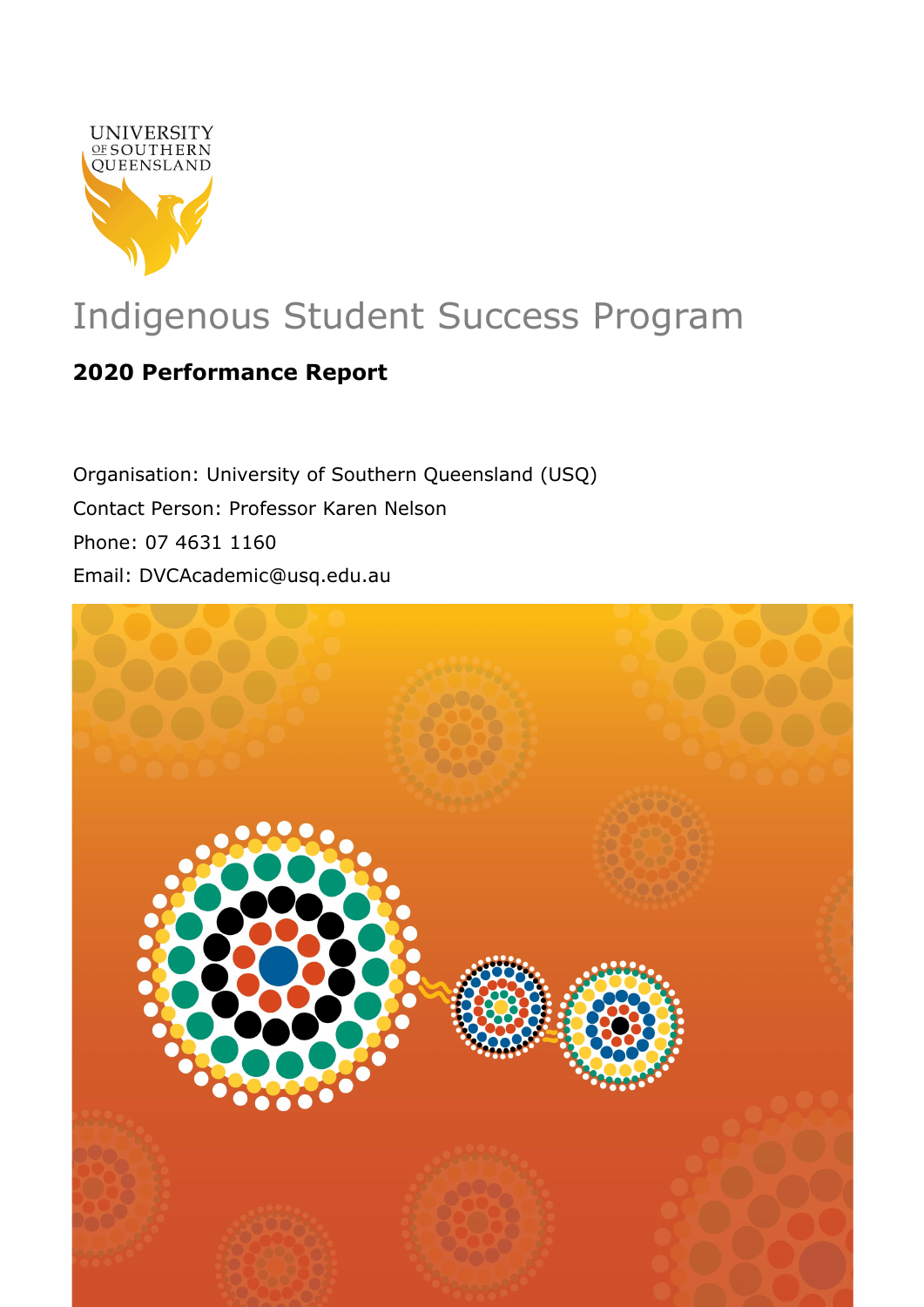# **1. Enrolments (Access)**

# **Strategies to improve access to university for Aboriginal and Torres Strait Islander students**

The University of Southern Queensland (USQ) is committed to proactively providing accessible and equitable higher education opportunities to the diverse University student constituency including Aboriginal and Torres Strait Islander students. Specific initiatives for supporting and improving access to educational opportunities for Aboriginal and Torres Strait Islander students are outlined in Table 1 below.

# *Table 1. Initiatives supporting access for Aboriginal and Torres Strait Islander Students*

| <b>Initiative and Outline of Activity</b>                                                                                                                                                                                                                                                                                                                                                                                                                                                                                                                                                                                                                                                                                                                                                                                                                                                                                                                                                                                                                                                                                                                                                                                                                                                                                                                                                                                 | <b>Funding Source</b>                                                                         |
|---------------------------------------------------------------------------------------------------------------------------------------------------------------------------------------------------------------------------------------------------------------------------------------------------------------------------------------------------------------------------------------------------------------------------------------------------------------------------------------------------------------------------------------------------------------------------------------------------------------------------------------------------------------------------------------------------------------------------------------------------------------------------------------------------------------------------------------------------------------------------------------------------------------------------------------------------------------------------------------------------------------------------------------------------------------------------------------------------------------------------------------------------------------------------------------------------------------------------------------------------------------------------------------------------------------------------------------------------------------------------------------------------------------------------|-----------------------------------------------------------------------------------------------|
| <b>Indigenous Higher Education Pathway Program (IHEPP)</b>                                                                                                                                                                                                                                                                                                                                                                                                                                                                                                                                                                                                                                                                                                                                                                                                                                                                                                                                                                                                                                                                                                                                                                                                                                                                                                                                                                | Away from Base                                                                                |
| The IHEPP program is offered to Aboriginal and Torres Strait Islander students seeking entry to<br>University through the College for Indigenous Studies, Education and Research (CISER). The<br>standard duration of the program, which is available in mixed modes, face-to face and online, is<br>one semester (or up to three semesters if undertaken part-time), with two intakes per year. This<br>culturally relevant pathway program aims to strengthen Indigenous identity and is designed to<br>develop the academic skills needed for successful entry into university study. Courses have an<br>Indigenous focus through the development of writing, general study, and computer skills. Whilst<br>undertaking the program, students are provided with academic, cultural, and social support<br>from CISER staff and fellow students. Aboriginal and Torres Strait Islander students can<br>nominate their proposed future degree at the point of enrolment into IHEPP and are<br>simultaneously enrolled in pre-requisite courses, if required for future enrolment into a degree,<br>in the University's Tertiary Preparation Program. In response to the COVID-19 pandemic, the<br>delivery of IHEPP was reshaped to provide an on-campus two-week Residential School at the<br>start of Semester 1, with the remainder of the program delivered online during the remainder<br>of Semester 1 and 2 2020. | (AFB), Indigenous<br><b>Student Success</b><br>Program (ISSP) and<br><b>Operational Funds</b> |
| <b>Cultural Connections Online Orientation Program</b><br>The Cultural Connections Online Orientation Program was designed to target Aboriginal and<br>Torres Strait Islander first year, first semester online students across the University. Identified<br>students are invited to attend a two-day orientation program during the University orientation<br>week, providing students with the tools required to succeed whilst studying online. The students<br>engage with their Lecturers, Student Relationship Officers, Indigenous Support Staff, CISER staff<br>and their peers. COVID-19 impacted the on-campus delivery of Cultural Connections however<br>CISER customised the program to enable the students to engage with the program online during<br>2020.                                                                                                                                                                                                                                                                                                                                                                                                                                                                                                                                                                                                                                               | AFB, ISSP and<br><b>Operational Funds</b>                                                     |
| <b>USQ College Tertiary Preparatory Program</b>                                                                                                                                                                                                                                                                                                                                                                                                                                                                                                                                                                                                                                                                                                                                                                                                                                                                                                                                                                                                                                                                                                                                                                                                                                                                                                                                                                           | <b>Operational Funds</b>                                                                      |
| USQ College offers the Tertiary Preparatory Program, supporting the enrolment of Aboriginal<br>and Torres Strait Islander students into preparatory courses that enable direct entry into<br>undergraduate degrees. USQ College and CISER work closely to support, retain and graduate<br>Aboriginal and Torres Strait Islander students from their respective programs, allowing flexibility<br>across the courses to ensure students have the requisite skills needed for degree program entry.<br>Both colleges also offer courses in offline mode for incarcerated students, inclusive of Aboriginal<br>and Torres Strait Islander students in facilities throughout Australia.                                                                                                                                                                                                                                                                                                                                                                                                                                                                                                                                                                                                                                                                                                                                       |                                                                                               |
| <b>Scholarships</b>                                                                                                                                                                                                                                                                                                                                                                                                                                                                                                                                                                                                                                                                                                                                                                                                                                                                                                                                                                                                                                                                                                                                                                                                                                                                                                                                                                                                       | <b>ISSP and Preserved</b>                                                                     |
| All Aboriginal and Torres Strait Islander students are eligible and supported to apply for a wide<br>range of scholarships at USQ and externally based on relevant criteria pertaining to their current<br>study. USQ Indigenous specific scholarships are made available through ISSP and preserved<br>funding targeting Regional and Remote Aboriginal and Torres Strait Islander students. In 2020,<br>a total of \$300,401 was allocated to Aboriginal and Torres Strait Islander students in<br>scholarships.                                                                                                                                                                                                                                                                                                                                                                                                                                                                                                                                                                                                                                                                                                                                                                                                                                                                                                        | Funding                                                                                       |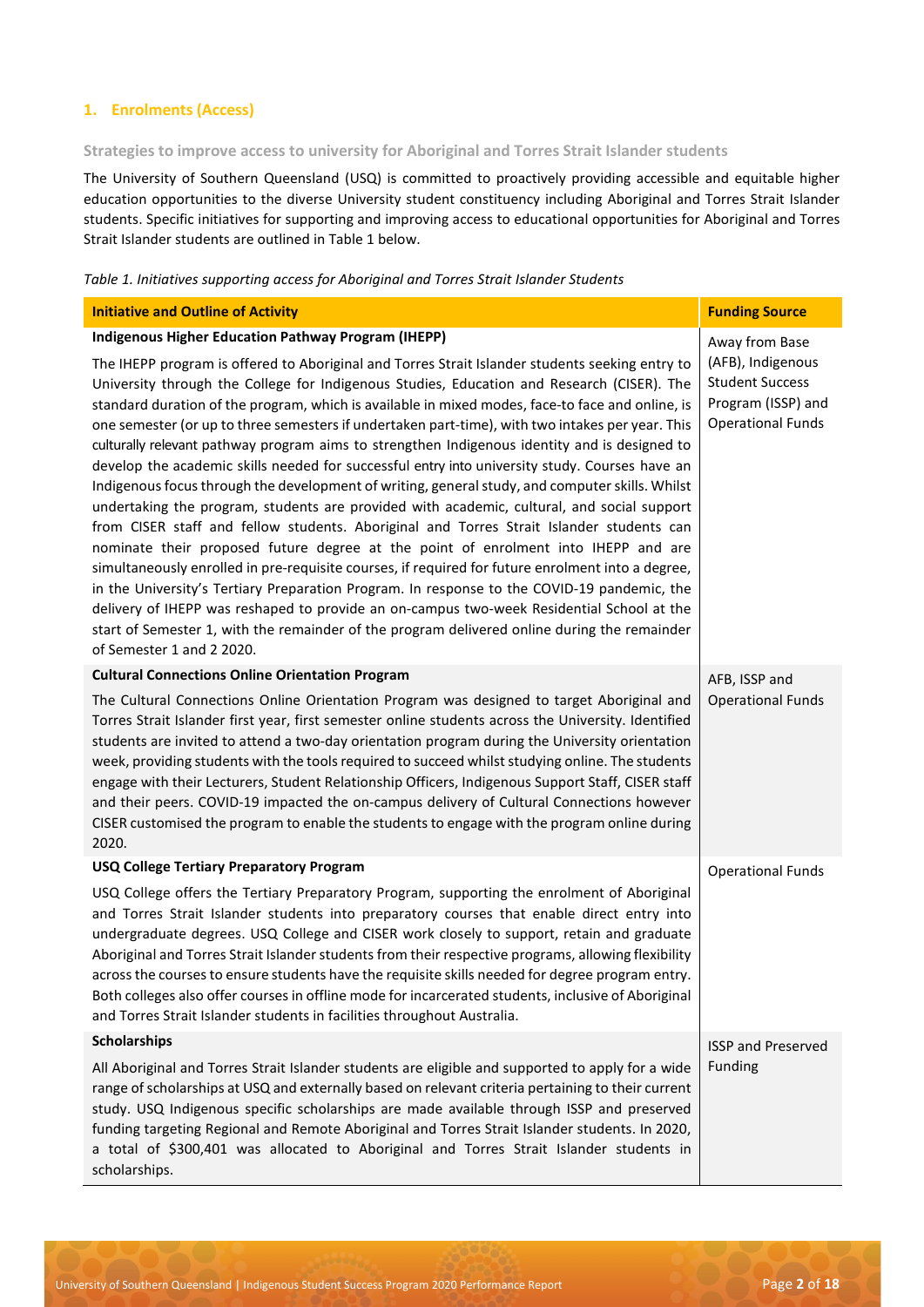#### **Deadly Ways Program**

The Deadly Ways Program is delivered through the Outreach and Engagement team at USQ, with the program specifically targeting Indigenous high school students from years 7 to 12 in regional communities. The Deadly Ways events are designed to provide Indigenous students with a real-life university experience both on-campus and remotely, including an Indigenous Connections Day for years 7 and 8, Deadly Careers Camp for years 9 and 10 and a Residential Program for years 11 and 12.

Higher Education Participation and Partnerships Program (HEPPP) and Operational Funds

#### **Scholarships, bridging/enabling support, and outreach activities**

Outreach activities in 2020 included mass communications (emails and announcements on course StudyDesks), direct emails, phone calls and online workshops in partnership with CISER.

The USQ Scholarship Office identifies key opportunities within University Orientation Weeks where CISER staff plan and deliver Cultural Connection activities and events to familiarise newly enrolled students with university life experiences, processes, tutoring and scholarships. Through a collaborative approach, CISER Indigenous support staff assist students with enrolment processes, accessing tutoring and sourcing relevant documentation relevant to their chosen degree.

Due to COVID-19 guidelines and restrictions limiting face-to-face interactions, students were supported with opportunities to interact online.

An overview of scholarship payments made to Aboriginal and Torres Strait Islander students in 2020 is provided at Table 2 below.

| <b>Student Category</b>      | <b>Education Costs</b> |     | <b>Accommodation</b><br><b>Costs</b> |              | <b>Reward</b> |             | Total <sup>iv v</sup> |     |
|------------------------------|------------------------|-----|--------------------------------------|--------------|---------------|-------------|-----------------------|-----|
|                              | \$                     | No. | \$                                   | No.          | \$            | No.         | \$                    | No. |
| Enabling <sup>vi</sup>       | \$26,000.00            | 12  | \$0                                  | 0            | 0             | 0           | \$26,000.00           | 12  |
| Undergraduate <sup>vii</sup> | \$247,378.00           | 87  | \$9,756.00                           | 4            | 0             | 0           | \$257,134.00          | 91  |
| Postgraduate <sup>viii</sup> | \$11,755.00            | 5   | \$5,512.00                           | $\mathbf{1}$ | $\Omega$      | $\Omega$    | \$17,267.00           | 6   |
| Other                        | \$0                    | 0   | \$0                                  | 0            | 0             | $\Omega$    | \$0                   | 0   |
| <b>Total</b>                 | \$285,133.00           | 104 | \$15,268.00                          | 5            | \$            | $\mathbf 0$ | \$300,401.00          | 109 |

*Table 2. Scholarships - breakdown of 2020 payments[i](#page-17-0) [ii](#page-17-1) [iii](#page-17-2)* 

#### **The rise and fall of Indigenous Equivalent Full-Time student loads (EFTSL)**

A summary of Equivalent Full-time Student Load (EFTSL) and student Headcount from 2015 to 2020 for all Aboriginal and Torres Strait Islander students, as well as for students from regional and remote areas, is provided in Tables 3 and 4 below.

*Table 3. Aboriginal and Torres Strait Islander student EFTSL by All, Remote and Regional and year* 

|                        | 2015  | 2016  | 2017  | 2018  | 2019  | 2020  |
|------------------------|-------|-------|-------|-------|-------|-------|
| All                    | 363.4 | 357.5 | 369.8 | 378.5 | 407.8 | 449.9 |
| Remote and<br>Regional | 222.2 | 219.7 | 221.4 | 216.5 | 226.9 | 229.7 |

The Headcount of all Aboriginal and Torres Strait Islander students from 2015 to 2018 demonstrates steady growth in numbers (Table 4 refers), with a significant increase of 156 students between 2018 to 2020. Headcount for remote and regional Aboriginal and Torres Strait Islander students increased slightly between 2015 to 2019 and was maintained at the same level in 2019 and 2020.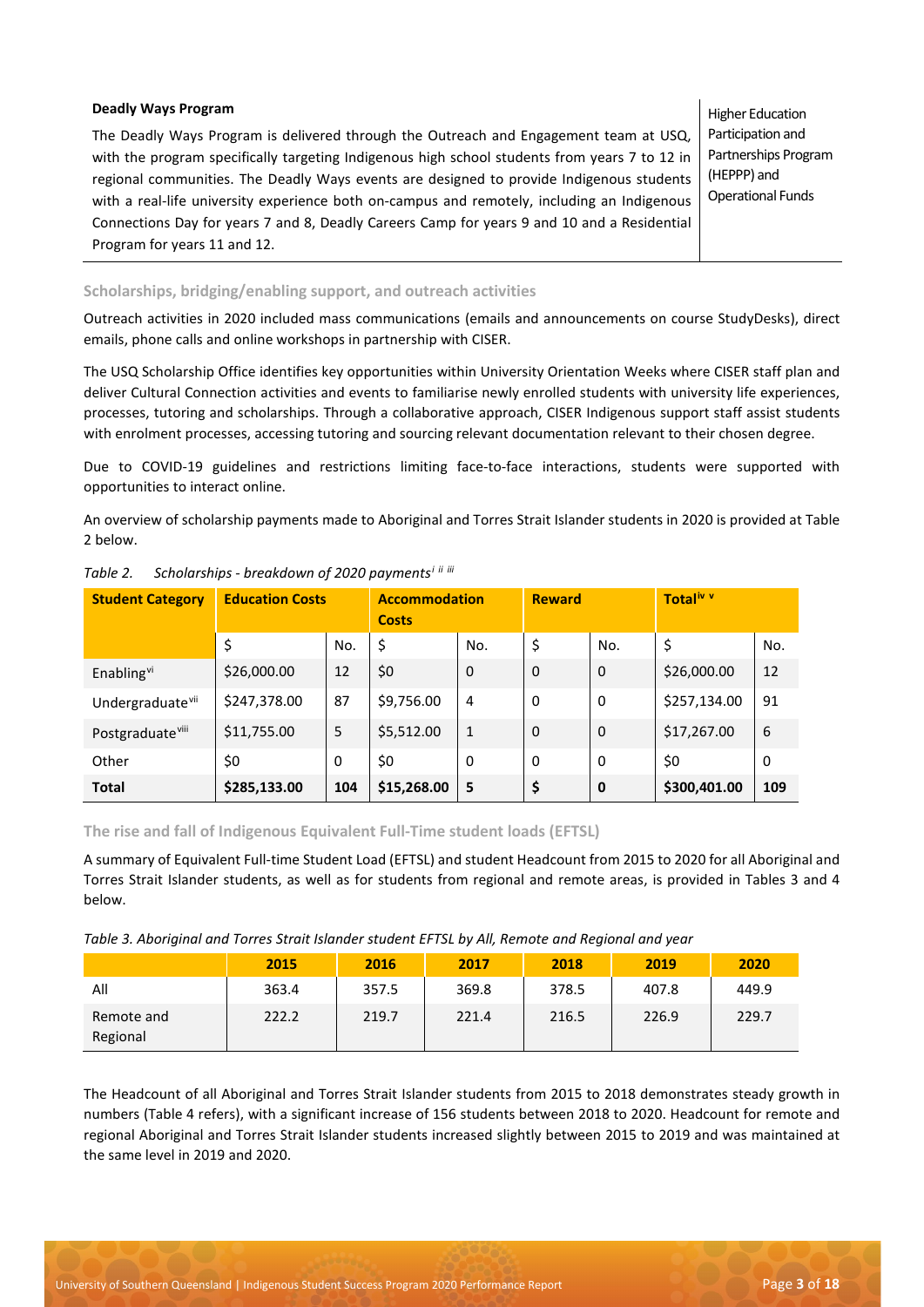*Table 4. Aboriginal and Torres Strait Islander Student Headcount by All, Regional, Remote and year*

|                    |     | 2015 | 2016 | 2017 | 2018 | 2019 | 2020 |
|--------------------|-----|------|------|------|------|------|------|
| All                |     | 662  | 691  | 706  | 730  | 808  | 886  |
| Remote<br>Regional | and | 409  | 415  | 425  | 412  | 448  | 448  |

#### **Strategies and funding sources for enrolment (access)**

A range of strategies fully or partially funded by ISSP funds and/or funded by other University resources for identified activities/events required to support enrolment processes for Aboriginal and Torres Strait Islander students were undertaken in 2020. The strategies are outlined below in Table 5.

*Table 5. Funding source for enrolment (access) strategies for Aboriginal and Torres Strait Islander students* 

| <b>Strategy</b>                                     | <b>Funding Source</b>              |
|-----------------------------------------------------|------------------------------------|
| Indigenous Higher Education Pathway Program (IHEPP) | AFB, ISSP and Operational Funds    |
| <b>Cultural Connections</b>                         | AFB, ISSP and Operational Funds    |
| USQ College - Tertiary Preparatory Program (TPP)    | <b>Operational Funds</b>           |
| Scholarships                                        | ISSP and Preserved Scholarships    |
| Deadly Ways Program                                 | <b>HEPPP and Operational Funds</b> |

# **2. Progression (access and outcomes)**

**Strategies to improve success rates and retention for Aboriginal and Torres Strait Islander students**

The guiding principles outlined in the [USQ Student Success and Retention Strategy](https://www.usq.edu.au/about-usq/governance-leadership/plans-reports) and the [USQ Aboriginal and Torres](https://www.usq.edu.au/about-usq/governance-leadership/plans-reports)  [Strait Islander Peoples' Education Strategy](https://www.usq.edu.au/about-usq/governance-leadership/plans-reports) are at the heart of our University community, reflecting the University's commitment to student success being everyone's business, a sense of belonging being essential for all of us, and that the University can and should be a leading university for Aboriginal and Torres Strait Islander education. Specific initiatives and strategies designed to address and improve Aboriginal and Torres Strait Islander student recruitment, retention and success rates are outlined in Table 6 below.

*Table 6. Activities to improve Aboriginal and Torres Strait Islander student recruitment, retention and success rates.*

| <b>Initiatives and Strategies</b>                                                                                                                                                                                                                                                                                                                                                                                                                                                                                                                                                                                                                                                                                                                                                                                                                                                                                                                                                                                                                                                                 | <b>Funding Source</b>                       |
|---------------------------------------------------------------------------------------------------------------------------------------------------------------------------------------------------------------------------------------------------------------------------------------------------------------------------------------------------------------------------------------------------------------------------------------------------------------------------------------------------------------------------------------------------------------------------------------------------------------------------------------------------------------------------------------------------------------------------------------------------------------------------------------------------------------------------------------------------------------------------------------------------------------------------------------------------------------------------------------------------------------------------------------------------------------------------------------------------|---------------------------------------------|
| <b>College for Indigenous Studies, Education and Research (CISER)</b><br>CISER supports Aboriginal and Torres Strait Islander students by providing culturally safe spaces<br>across all campuses through appropriate resources, computer laboratories, kitchenettes, and<br>common areas. CISER facilitates the linkage between students and other resources (on-campus<br>and online) through academic support mechanisms such as the Scholarships Office, library<br>services, learning advisors and study planning.                                                                                                                                                                                                                                                                                                                                                                                                                                                                                                                                                                           | <b>ISSP</b> and<br><b>Operational Funds</b> |
| CISER established the Indigenous Student Support and Success team in 2018 to facilitate<br>connections with and provide dedicated support to Aboriginal and Torres Strait Islander students.<br>The support team reviews and monitors data captured through University systems, student<br>enquiries, and the culturally designed after hours academic support mechanism known as 'Ask<br>Aunty'. The 'Ask Aunty' online student support portal is available to Aboriginal and Torres Strait<br>Islander students and provides access to a range of resources and support services available<br>across the University as well as personalised student and academic support from CISER. The<br>portal also allows students to chat with the CISER team (Academic staff and/or Indigenous<br>Student Support and Success Officers), enabling students to receive immediate assistance for<br>matters relating to their study. Students are supported by the Indigenous Student Success and<br>Support Officers with student related matters from enrolment processes through to continued<br>study. |                                             |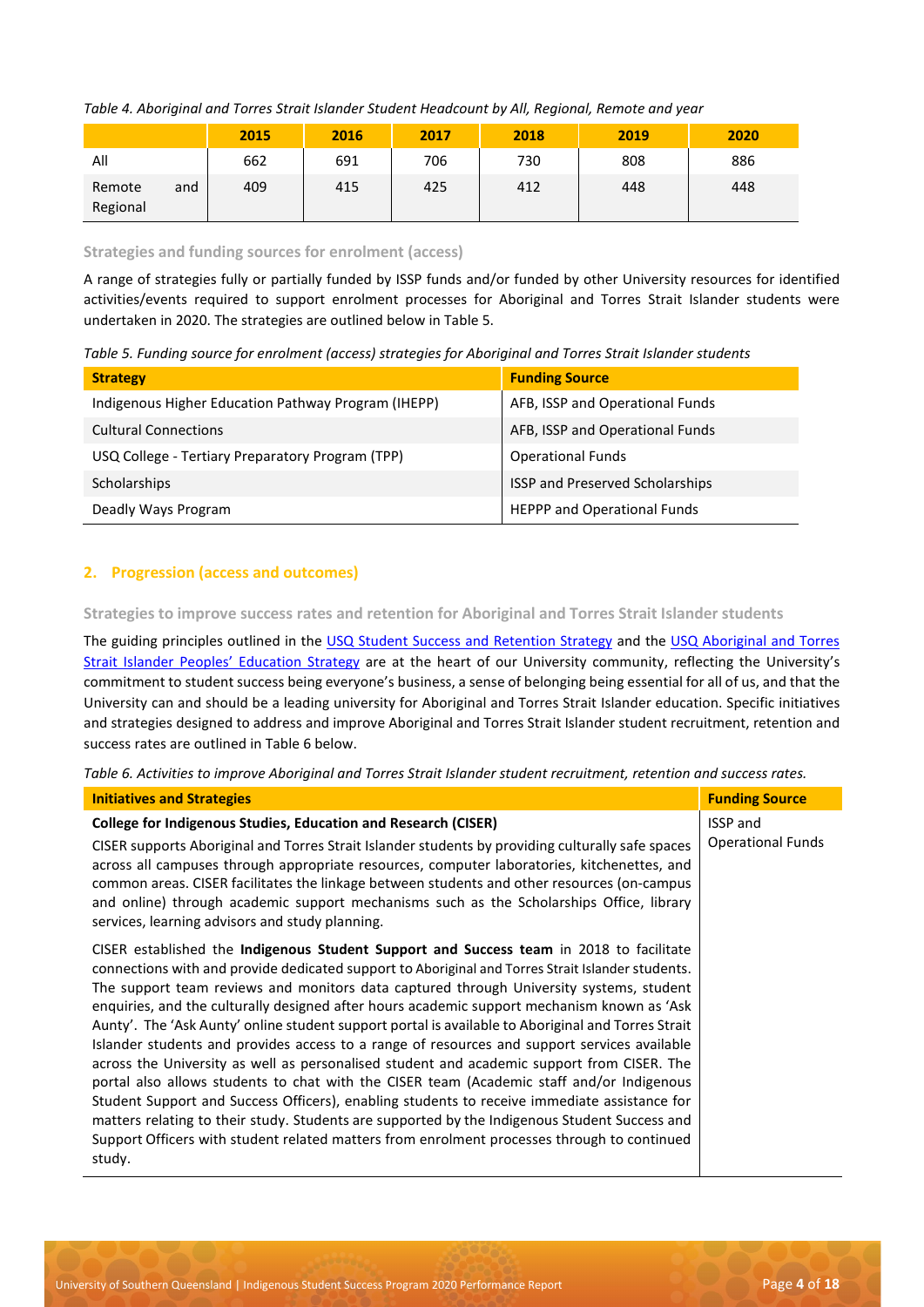The Indigenous Student Support and Success team communicates regularly with Aboriginal and Torres Strait Islander students both face to-face and online through a variety of platforms including CISER's 'Ask Aunty', 'Message Stick' and 'Yarning Circles' initiatives. The 'Ask Aunty' website and CISER's Facebook page promote the use of the Student Relationship Officer (SRO) avatar 'SRO Rosie' in addition to face-to-face, phone and email communication. The Indigenous Student Support and Success team is instrumental in driving the development and delivery of key initiatives and strategies identified through the 'Graduating Indigenous Leaders Commitment' (GILC), further details of which are provided below.

#### **Indigenous Student Performance Taskforce**

The Indigenous Student Performance Taskforce (ISPT) was established in January 2018 to better understand Aboriginal and Torres Strait Islander student performance, with a focus on the analysis of success rates and retention. A sub-group of the Taskforce, referred to as 'The Graduating Indigenous Leaders Commitment' (GILC) was formed specifically to target and provide additional assistance to the success and retention of Aboriginal and Torres Strait Islander students. GILC is described below.

**The Graduating Indigenous Leaders Commitment Project (GILC)**, which is based on the establishment of relationship building within a culturally inclusive environment, has been operating over the last three years. Several new initiatives to support Aboriginal and Torres Strait Islander student success are being piloted to promote a strengths-based approach towards engagement and empowerment for educational progression. The 'Commitment' incorporates:

**1. USQ Indigenous Education Strategy** – The USQ Aboriginal and Torres Strait Islander People's Education Strategy aligns the University with sector commitment and standards; assuring accountable and transparent key performance indicators to support successful educational outcomes for Aboriginal and Torres Strait Islander students and the correlation between this overarching strategy (with a student and learning focus) and University governance and human resource instruments.

**2. Organisational connection** – this encompasses three levels of referral networks internal and external to the structure as well as online resources asfollows:

Level 1 – Relationship Management

- Identification and outreach to Aboriginal and Torres Strait Islander students in need of additional assistance
- Communication strategy for all Aboriginal and Torres Strait Islanderstudents
- Focus first year, first semester
- Level 2 –Support to Success Program (within targeted Schools)
	- Focus students-at-risk and/or with lower Grade Point Averages (GPAs)
	- Whole of University approach
	- Models the highly successful School of Nursing and Midwifery 'Helping Hands; program (detailed below) to support Aboriginal and Torres Strait Islander Students towards academic success in all Schools.

Level 3 – Online Support

• Focussed academic assistance to online students (either online or outreach to physical locations)

'Ask Aunty' website - Moodle-based with informational resources such as adapted referencing guides from the library and other culturally appropriate guidance; online Aboriginal and Torres Strait Islander community; first stop for culturally appropriate resources, linkages to mainstream services.

# **Indigenous Tutorial Assistance Scheme (ITAS)**

The ITAS scheme provides targeted tutorial assistance for Aboriginal and Torres Strait Islander students of up to two hours per course per week. Where students have indicated that urgent support is required, the Head of CISER can approve additional hours be added to their ITAS agreement. As a result of COVID-19, face-to-face interactions between tutors and students were limited with online delivery recommended.

ISSP Funds

ISSP and HEPPP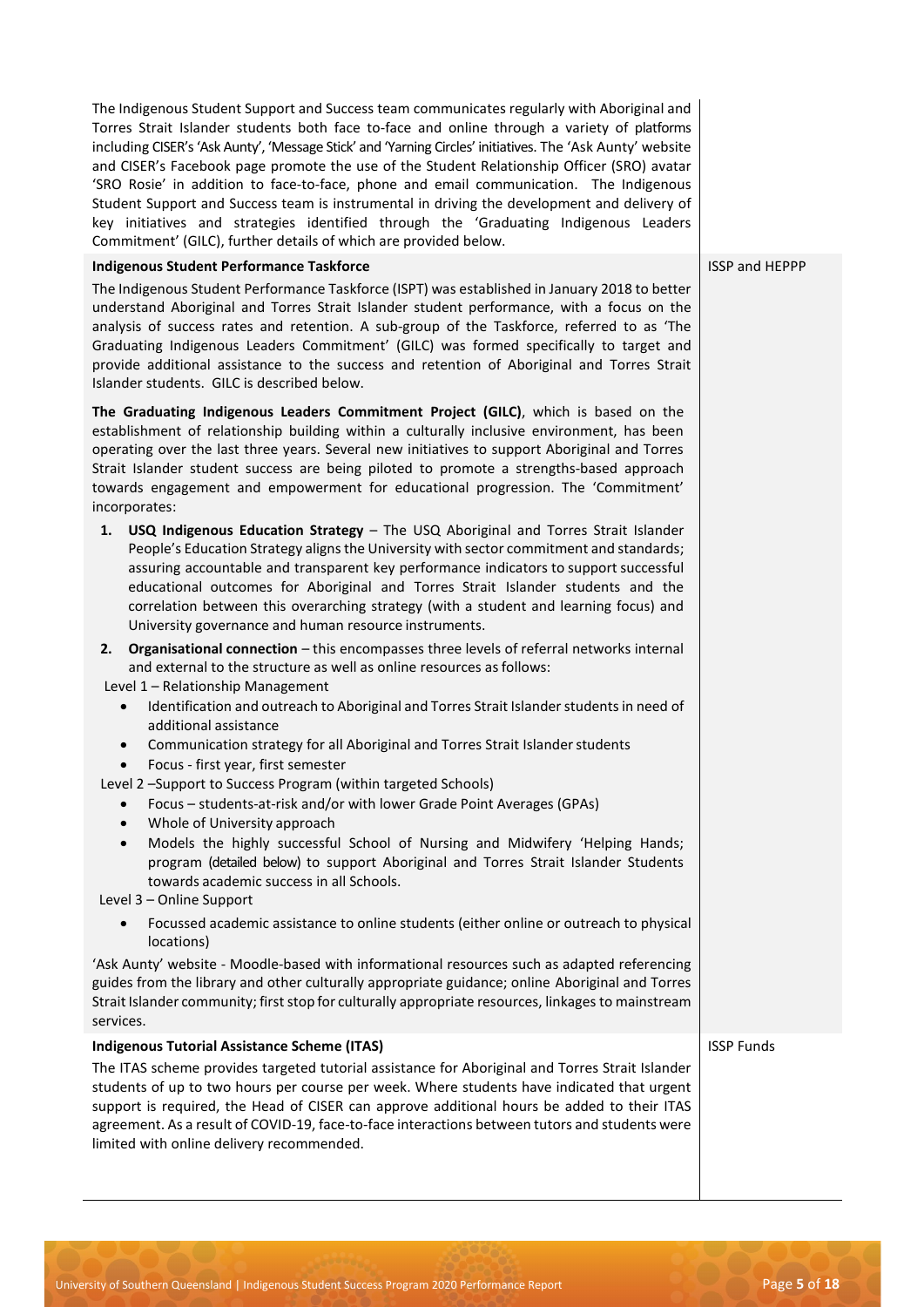| <b>Helping Hands Support to Success Program</b><br>This initiative is an Indigenised student support model aimed at recruiting, retaining and<br>graduating Aboriginal and Torres Strait Islander nursing and midwifery students. The model was<br>developed by Aboriginal nursing academics to provide the necessary cultural and academic<br>support to successfully navigate the university environment. The program is inclusive of<br>Aboriginal and Torres Strait Islander students enrolled in nursing at the Geraldton Universities<br>Centre, Western Australia where the USQ Bachelor of Nursing is delivered in partnership with<br>USQ. USQ's Helping Hands is a national leading initiative, graduating the most Aboriginal and<br>Torres Strait Islander nurses in the country. Pivotal to this success is a dedicated team of<br>Aboriginal nurse academics within the School of Nursing and Midwifery, who advise, design and<br>teach curriculum across the nursing program including a mandatory course titled Aboriginal and<br>Torres Strait Islander health.                                                                                                                                                                                                                                                                                                                                                                                                                                                                                                                                                                                                                                                                                                                                                                                                                                                                                                                                                                                                           | <b>Operational Funds</b>                    |
|---------------------------------------------------------------------------------------------------------------------------------------------------------------------------------------------------------------------------------------------------------------------------------------------------------------------------------------------------------------------------------------------------------------------------------------------------------------------------------------------------------------------------------------------------------------------------------------------------------------------------------------------------------------------------------------------------------------------------------------------------------------------------------------------------------------------------------------------------------------------------------------------------------------------------------------------------------------------------------------------------------------------------------------------------------------------------------------------------------------------------------------------------------------------------------------------------------------------------------------------------------------------------------------------------------------------------------------------------------------------------------------------------------------------------------------------------------------------------------------------------------------------------------------------------------------------------------------------------------------------------------------------------------------------------------------------------------------------------------------------------------------------------------------------------------------------------------------------------------------------------------------------------------------------------------------------------------------------------------------------------------------------------------------------------------------------------------------------|---------------------------------------------|
| <b>Indigenous Studies Courses</b><br>CISER offers 10 Introduction to Aboriginal and Torres Strait Island Australia (ISE) courses in<br>Indigenous Studies which are available to all students (including Aboriginal and Torres Strait<br>Islander and non-Aboriginal and Torres Strait Islander students) as Major/Minor studies within<br>the Bachelor level programs in Arts, Education and Human Services. These courses are critical<br>to retention, allowing students to learn through curriculum that reflects Indigenous identity and<br>engages in culturally appropriate knowledges and learning strategies.<br>Graduate attributes support students to be:<br>Well-informed individuals with discipline-specific expertise and industry knowledge<br>$\bullet$<br>relevant to their profession or area of study.<br>Critical, creative, thinkers who can integrate and apply knowledge and relevant skills,<br>$\bullet$<br>including research and digital literacy skills, to analyse and evaluate ideas, concepts,<br>theories, and problems, and offer insights, innovative approaches, and solutions.<br>Effective communicators and collaborators who actively and respectfully lead, listen,<br>$\bullet$<br>reflect, discuss, and negotiate to work productively with a range of individuals and<br>groups, including professional teams.<br>Ethical, engaged professionals and citizens who engage in, non-discriminatory, safe<br>$\bullet$<br>practices and consider the local, global, social, economic, legal, and environmental<br>influences on, and impact of, their attitudes and actions.<br>Employable, enterprising professionals who are confident, self-directed, know how<br>$\bullet$<br>they learn, and are resourceful, resilient, and adaptable to change.<br>Culturally capable individuals who are self-aware and sensitive to Aboriginal and<br>$\bullet$<br>Torres Strait Islander knowledges and perspectives, equitable and respectful of<br>diversity and multiculturalism, and can apply these capabilities in their professional<br>practice. | <b>Operational Funds</b>                    |
| Aboriginal and Torres Strait Islander Student Association<br>The Aboriginal and Torres Strait Islander Student Association is comprised of undergraduate and<br>postgraduate student members across all campuses. During 2020, the Aboriginal and Torres<br>Strait Islander Student Association was inactive due to COVID-19.                                                                                                                                                                                                                                                                                                                                                                                                                                                                                                                                                                                                                                                                                                                                                                                                                                                                                                                                                                                                                                                                                                                                                                                                                                                                                                                                                                                                                                                                                                                                                                                                                                                                                                                                                               | Self-Funded and<br><b>Operational Funds</b> |
| <b>Murri Meet-Up</b><br>Murri Meet-up is a peer mentoring program aimed at assisting first year students to become<br>familiar with the University environment. Mentoring is undertaken by academically proficient<br>third year and fourth year students who are trained to be student peer leaders.                                                                                                                                                                                                                                                                                                                                                                                                                                                                                                                                                                                                                                                                                                                                                                                                                                                                                                                                                                                                                                                                                                                                                                                                                                                                                                                                                                                                                                                                                                                                                                                                                                                                                                                                                                                       | <b>Operational Funds</b>                    |

# **The rise and fall of success and progression rates**

The retention rates of Aboriginal and Torres Strait Islander students in 2019 have increased by 6.36% compared to 2017 where there was a decline in the retention rates from 2016. An overview of retention rates from 2013 to 2019 are outlined in Table 7 below.

*Table 7. Aboriginal and Torres Strait Islander student retention rate* 

| Year                  | 2013   | 2014   | 2015   | 2016   | 2017   | 2018   | 2019   |
|-----------------------|--------|--------|--------|--------|--------|--------|--------|
| <b>Retention Rate</b> | 68.12% | 69.65% | 64.44% | 65.50% | 54.93% | 60.09% | 61.29% |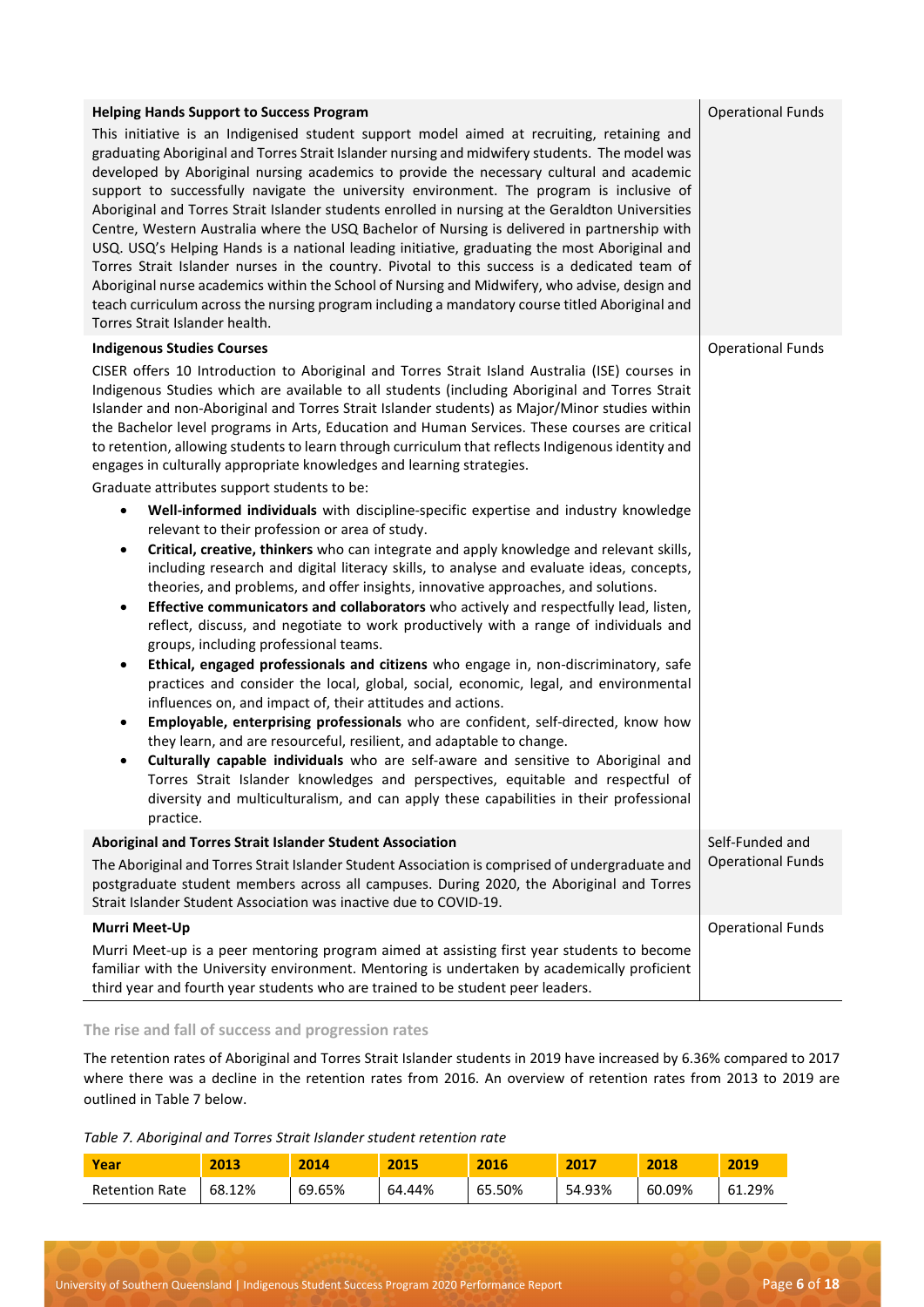The Aboriginal and Torres Strait Islander student success rates have been steadily increasing from 2017 (58.46%) to 2020 (63.11%). The strategies highlighted above have assisted in the improvement of student success rates outlined below in Table 8.

*Table 8. Aboriginal and Torres Strait Islander student success rate* 

| Year         | 2015   | 2016   | 2017   | 2018   | 2019   | 2020   |
|--------------|--------|--------|--------|--------|--------|--------|
| Success Rate | 7.47%د | 58.60% | 58.46% | 60.03% | 62.75% | 63.11% |

**Tutorial assistance provided to Aboriginal and Torres Strait Islander students (2020 breakdown)**

As indicated in Table 9 below, 272 Aboriginal and Torres Strait Islander students were assisted with tutorial support in 2020 at a total cost of \$588,714.60. There were 68 additional students receiving tutoring support compared to 204 students in 2019.

*Table 9. Tutorial Assistance Provided in 2020*

| <b>Level of study</b> | <b>Number of students</b><br>assisted. | <b>Total hours of assistance</b> | Expenditure (\$) |
|-----------------------|----------------------------------------|----------------------------------|------------------|
| Enabling              | 35                                     | 1,454                            | \$79,998.05      |
| Undergraduate         | 227                                    | 6,672                            | \$466,999.05     |
| Postgraduate          | 9                                      | 662                              | \$36,437.50      |
| Other                 |                                        | 96                               | \$5,280.00       |
| <b>Total</b>          | 272                                    | 8,884                            | \$588,714.60     |

#### **Indigenous Support Unit and other activities**

The University's Indigenous Support Unit, CISER (College for Indigenous Studies, Education and Research), is located across all three campuses. In addition to providing support for Indigenous students, CISER aims to:

- promote Aboriginal and Torres Strait Islander cultures and assist communities to develop their economic and cultural independence
- act as an advocate for Aboriginal and Torres Strait Islander students when meeting educational, social, economic and cultural difficulties in a tertiary institution
- undertake research and consultancy projects that will address education and other issues that affect Aboriginal and Torres Strait Islander people at all levels.

The Head of CISER is a senior academic appointment that has line-management responsibility for academic staff within CISER and takes a leading role for Aboriginal and Torres Strait Islander strategic development within the University. For example, the Head (or nominee) is an ex-officio member of the University's Reconciliation Action Plan Working Group and the Indigenous Research Strategy Committee and is a member of the ISSP Committee.

Key responsibilities of the Head of CISER include:

- the provision of leadership and management to the College through strategic and organisational planning;
- ensuring performance and resource management, and facilitating the identification, approval and deployment of initiatives both consistent with and contributing to the achievement of University objectives and priorities;
- ensuring the quality assurance and enhancement of processes for the Indigenous content of academic courses and the teaching for which CISER is responsible;
- leading CISER's contribution to the quality of the programs associated with Indigenous learning and teaching;
- supporting activities and programs aimed at improving Indigenous student attraction, student retention rates and graduate outcomes; and,
- performance in consultancy on Indigenous matters and curriculum development, teaching, research, professional service and community engagement.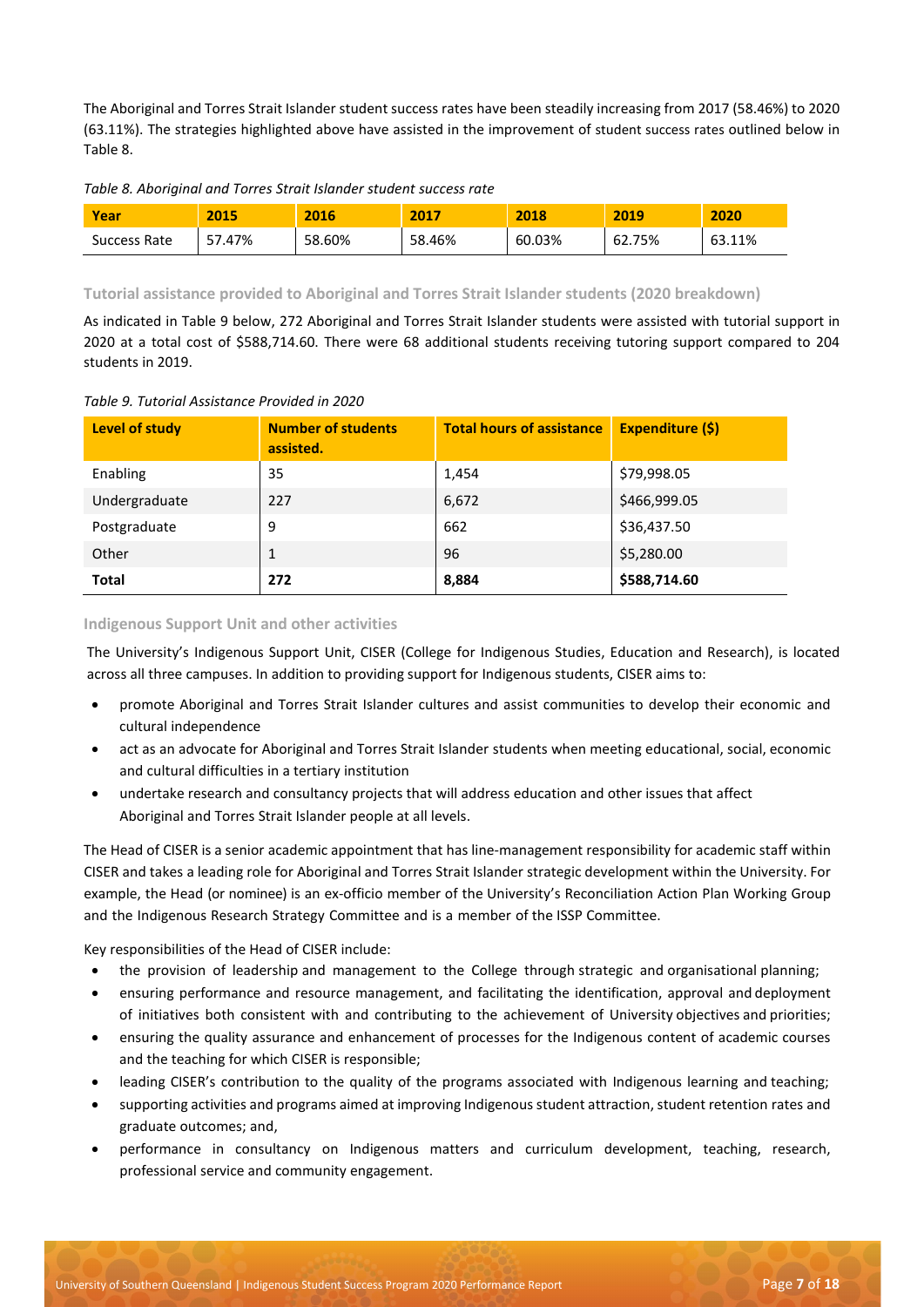An overview of CISER's organisational structure is provided at Figure 1 below:

*Figure 1: Overview of CISER's Organisational Structure*



In addition to acquiring a more prominent and larger space at the Toowoomba campus in 2020, new spaces were secured at the Ipswich and Springfield campuses which allows the College to provide improved services and supportive culturally safe spaces for study, consultation and community engagement. These have been very well received by students.

In response to COVID-19, CISER created and posted care packs to all Aboriginal and Torres Strait Islander students in Semesters 1 and 2, 2020.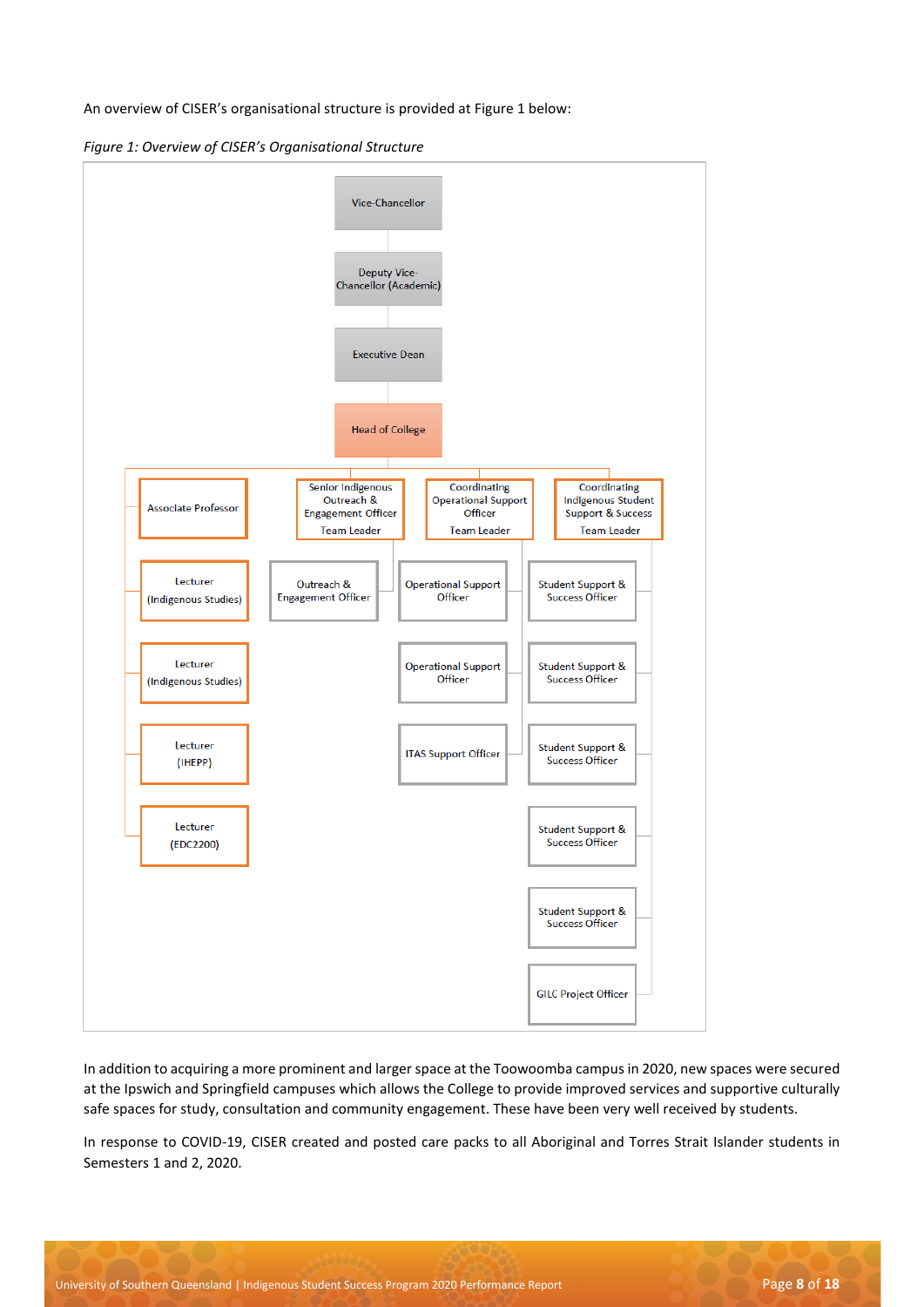# **Cultural competency strategies**

The University is committed to increasing the cultural competency of its workforce through the provision of face-to-face and online training modules. The COVID-19 pandemic resulted in the cancellation of USQ's face-to-face 'Cultural Awareness: Hidden Histories' training, facilitated by Aboriginal and Torres Strait Islander employees as skilled internal educators. In 2020, 19 employees from a broad cross-section of the University completed online cultural competency training offered by the Centre for Cultural Competence Australia. In support of USQ developing their own cultural competency training, in accordance with procurement procedures, the University put out a tender for Aboriginal and Torres Strait Islander organisations to develop a 'USQ Cultural Capability Program', with the successful agency, MurriMatters, engaged to provide a proposed structure and outline for the USQ Cultural Capability Program between September and December 2020. The University also purchased a training package mid 2020 from SBS Australia with a focus on inclusion upskilling across key diversity areas. The Indigenous module within this package potentially informed part of the future 'USQ Building Cultural Capability Program'.

#### **Strategies and funding sources for progression (access and outcomes)**

As outlined in Table 10 below, a range of strategies to support the progression (access and outcomes) of Aboriginal and Torres Strait Islander students were undertaken. These strategies are fully and partially funded by ISSP and by other university resources.

| able 10. Fanally source for Frogression (access and outcomes) strutegies             |                                   |
|--------------------------------------------------------------------------------------|-----------------------------------|
| <b>Strategy</b>                                                                      | <b>Funding Source</b>             |
| College for Indigenous Studies, Education and Research (CISER)                       | <b>ISSP and Operational Funds</b> |
| Indigenous Student Support and Success Team                                          | <b>ISSP and Operational Funds</b> |
| Tutorial Assistance Scheme (ITAS) for Aboriginal and Torres Strait Islander Students | <b>ISSP Funds</b>                 |
| Helping Hands Support and Success Program                                            | <b>Operational Funds</b>          |
| Indigenous Studies courses                                                           | <b>Operational Funds</b>          |
| Murri Meet-Up                                                                        | <b>Operational Funds</b>          |
| Indigenous Student Performance Taskforce                                             | <b>ISSP and HEPPP</b>             |
| Graduating Indigenous Leaders Commitment Project (GILC)                              | <b>ISSP and HEPPP</b>             |
| Aboriginal and Torres Strait Islander Student Association                            | Self-funded and Operational Funds |

*Table 10. Funding source for Progression (access and outcomes) strategies* 

# **3. Completions (Outcomes)**

**Strategies to improve award course completion of Aboriginal and Torres Strait Islander students**

- The establishment of the Graduate Indigenous Leaders Commitment (GILC) instigated the 'Data Insights Project' in consultation with the Indigenous Student Success team. CISER provided a critical foundation for data analysis, ensuing pedagogical strategies and review any reporting of outcomes. This foundational strategy commenced in 2018 with funding from HEPPP and ISSP through to 2021. University data highlighted an increase in success rates since the inception of GILC in 2018 demonstrating an increase in completions by 28.06%. This has proved a vital strategy, providing insights regarding Aboriginal and Torres Strait Islander enrolments, retention and graduations to support the University wide and future predictive models of support.
- The University captures in the student record on enrolment, students who self-identify as Aboriginal and/or Torres Strait Islander. This information is available and visible to support services in their interaction with students and for reporting purposes and enables targeted outreach and support to this cohort of students.
- Successful completions occur with academic, cultural and emotional support offered by the various services within the University. These include support at point of enrolment and formulation of study plans for Aboriginal and Torres Strait Islander students so that: expectations are clear and transparent; links are established for disability support services if required; students are informed and supported preparing scholarship applications; and individual academic assistance is provided through engaging tutors and aligning with students to assist with assignments and assessments.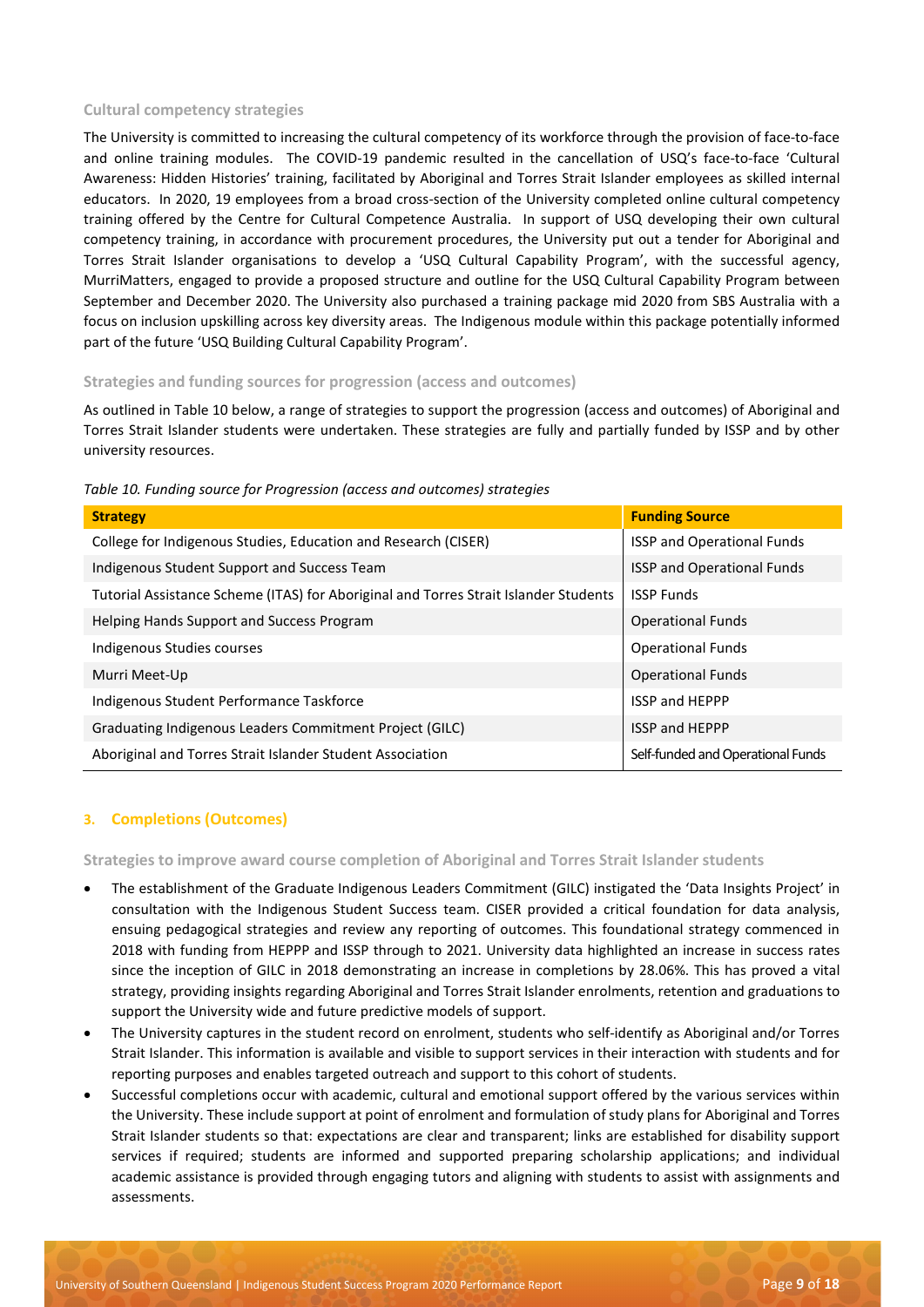# **The rise or fall of completions**

The completion rates of Aboriginal and Torres Strait Islander undergraduate students have been steadily increasing from 2017 with a total of 61 completions in 2020. There was a slight decline of postgraduate completions in 2020, as shown in Table 11 below.

| Year                      | 2015 | 2016 | 2017 | 2018 | 2019 | 2020 |
|---------------------------|------|------|------|------|------|------|
| Undergraduate<br>Students | 28   | 52   | 44   | 46   | 53   | 61   |
| Postgraduate<br>Students  | 19   | 24   |      |      | 18   | 12   |

# *Table 11. Aboriginal and Torres Strait islander program completions by year*

The graduating cohort of 54 Aboriginal and Torres Strait Islander students from Semester 2 2020 was the largest number of graduations in one semester since 2017. Certificates and Indigenous stoles were awarded to all students.

#### **Strategies connecting graduates with employment (both within and outside of the institution)**

As outlined in Table 12 below, the University has implemented a range of strategies that specifically link Aboriginal and Torres Strait Islander graduates with employment opportunities both within and external to the University.

| Table 12. Activities to support Aboriginal and Torres Strait Islander students with employment. |  |  |
|-------------------------------------------------------------------------------------------------|--|--|
|                                                                                                 |  |  |

| <b>Activity</b>                              | <b>Outline of activity</b>                                                                                                                                                                                                                                                                                                                                                                                                                                                                                                                                                                                                        | <b>Funding Source</b>                 |
|----------------------------------------------|-----------------------------------------------------------------------------------------------------------------------------------------------------------------------------------------------------------------------------------------------------------------------------------------------------------------------------------------------------------------------------------------------------------------------------------------------------------------------------------------------------------------------------------------------------------------------------------------------------------------------------------|---------------------------------------|
| USQ Student<br>Ambassador Program            | USQ Student Ambassadors are a team of passionate students who<br>aim to inspire future students to consider tertiary study. The program<br>enhances graduate employability by gaining critical thinking,<br>presentations and leadership skills and allows students to expand<br>their professional networks with fellow university students, industry<br>professionals and communities.                                                                                                                                                                                                                                          | <b>Operational Funds</b>              |
| Careers and<br><b>Employability Services</b> | Student transition at each stage of the student learning journey is<br>supported through:<br>Career counselling<br>$\bullet$<br>Career education<br>$\bullet$<br>Industry partnerships<br>$\bullet$<br><b>Employability Services</b><br>$\bullet$<br>Work<br>experience,<br>industry<br>mentoring,<br>and<br>$\bullet$<br>internships/cadetships.                                                                                                                                                                                                                                                                                 | <b>Operational Funds</b><br>and HEPPP |
| <b>Career Trackers</b>                       | In 2020, USQ continued the partnership with Career Trackers, a<br>national non-profit organisation that creates internship opportunities<br>for Aboriginal and Torres Strait Islander university students. In 2020,<br>there were seven students registered with Career Trackers<br>comprising two new students, three continuing students and two<br>graduating students. USQ has eight recorded Alumni who have<br>previously engaged with the Career Trackers Program. The students<br>were enrolled in a range of programs: Aviation, Business &<br>Commerce, Engineering, Spatial Science, IT and Communications &<br>Media. | Private Enterprise                    |

**Strategies and funding sources for completions (outcomes)**

A range of strategies fully and partially funded by ISSP funds and/or funded by other University resources for activities/events to support completions (outcomes) for Aboriginal and Torres Strait Islander students were undertaken as outlined below in Table 13.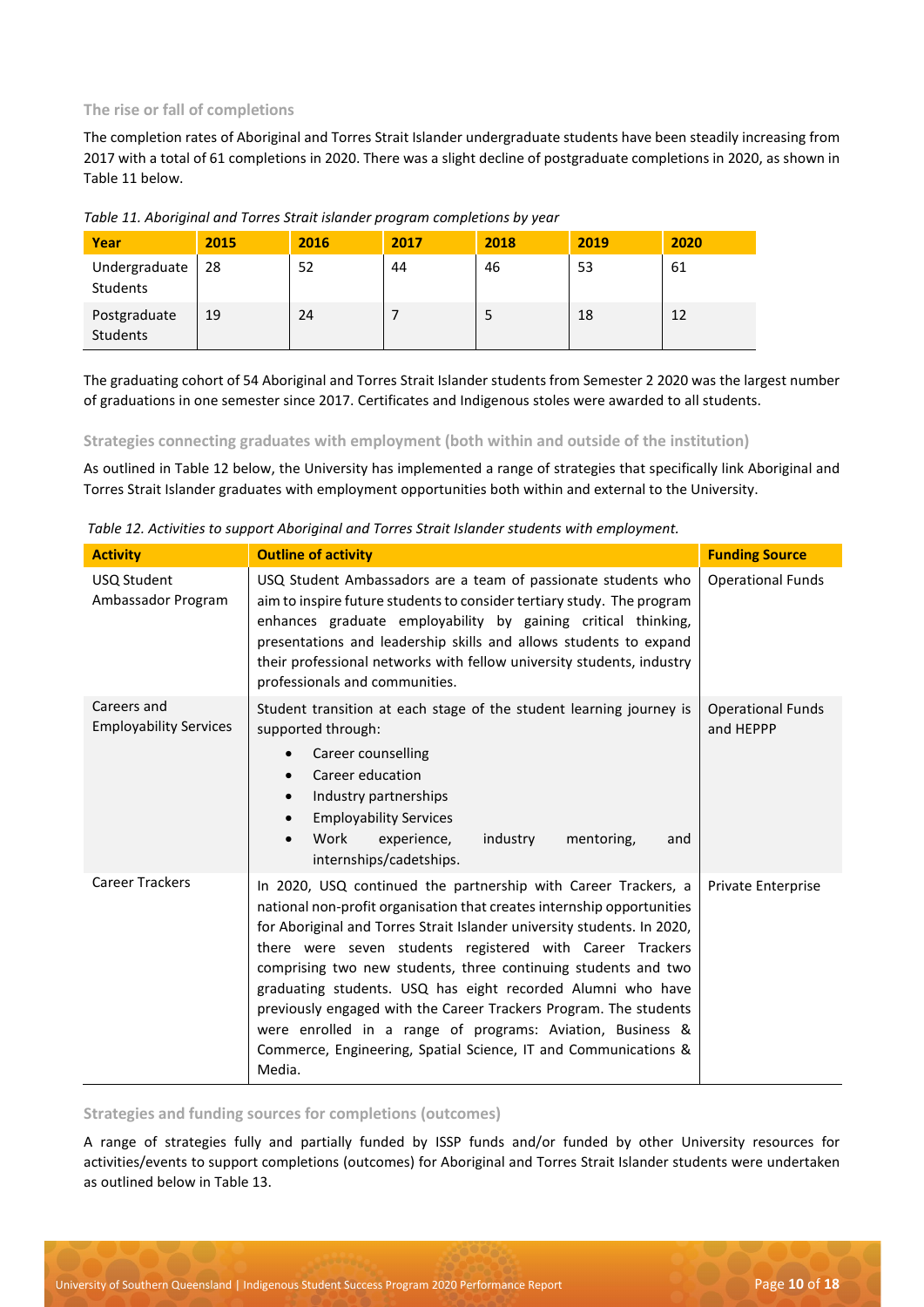*Table 13. Strategies and funding sources supporting Aboriginal and Torres Strait Islander completions* 

| <b>Strategy</b>                                                                      | <b>Funding Source</b>                  |
|--------------------------------------------------------------------------------------|----------------------------------------|
| Scholarships                                                                         | <b>ISSP and Preserved Scholarships</b> |
| Indigenous Higher Education Pathway Program (IHEPP)                                  | AFB, ISSP and Operational Funds        |
| Tutorial Assistance Scheme (ITAS) for Aboriginal and Torres Strait Islander Students | <b>ISSP Funds</b>                      |
| Helping Hands Support and Success Program                                            | <b>Operational Funds</b>               |
| Indigenous Student Support and Success Team                                          | <b>ISSP Funds</b>                      |
| Murri Meet-Up                                                                        | <b>Operational Funds</b>               |
| USQ Student Ambassador Program                                                       | <b>Operational Funds</b>               |
| Career and Employability Services (University Wide)                                  | Operational Funds and HEPPP            |
| <b>Career Trackers</b>                                                               | <b>Private Enterprise</b>              |

#### **Strategies to assist graduates and monitor student outcomes after graduation**

The University is committed to graduating Aboriginal and/or Torres Strait Islander students who can become leaders in our communities and enabling all students to participate as culturally competent individuals in modern society.

The Graduate Attributes Policy includes a cultural graduate attribute where there is explicit reference and commitment to Aboriginal and Torres Strait Islander knowledges and cultural competencies, namely, "Culturally capable individuals, who are self-aware and sensitive to Aboriginal and Torres Strait Islander knowledges and perspectives, equitable and respectful of diversity and multi-culturalism, and can apply these capabilities in their professional practice."

The USQ Careers and Employability team is responsive to the diverse needs of individuals and empowers them to make informed career choices that optimise their life opportunities, through the provision of current, relevant and professional career and employment services. The team has a strong focus on connecting students with industry and host the Industry Experience Program. The program enables students to engage in work experience in their discipline and develop their professional networks. An online mentoring platform has been specifically designed to connect students with industry, irrespective of geographical location and a suite of self-access resources designed to help students develop resumes, prepare for interviews, establish LinkedIn accounts, understand options for gaining work experience, and develop their professional networks is also available. Each resource includes the ability for students to receive one-to-one feedback and support from USQ Careers and Employability staff.

The planned establishment of an Aboriginal and Torres Strait Islander student alumni group was temporarily halted due to COVID-19. Discussions regarding the formation of this group will recommence in 2021.

# **4. Regional and Remote Students**

#### **Strategies and activities to support and improve access to university study**

Table 14 below demonstrates the implemented strategies and activities that supported regional and remote students with access to university study.

| Table 14. Strategies to improve access to university for regional and remote Aboriginal and Torres Strait Islander students |  |  |  |
|-----------------------------------------------------------------------------------------------------------------------------|--|--|--|
|                                                                                                                             |  |  |  |

| <b>Strategy</b>                                                                      | <b>Funding Source</b>           |
|--------------------------------------------------------------------------------------|---------------------------------|
| <b>Scholarships</b>                                                                  | ISSP and Preserved Scholarships |
| Indigenous Higher Education Pathway Program (IHEPP)                                  | AFB, ISSP and Operational Funds |
| Tutorial Assistance Scheme (ITAS) for Aboriginal and Torres Strait Islander Students | <b>ISSP Funds</b>               |
| Deadly Ways Program                                                                  | <b>HEPPP Funds</b>              |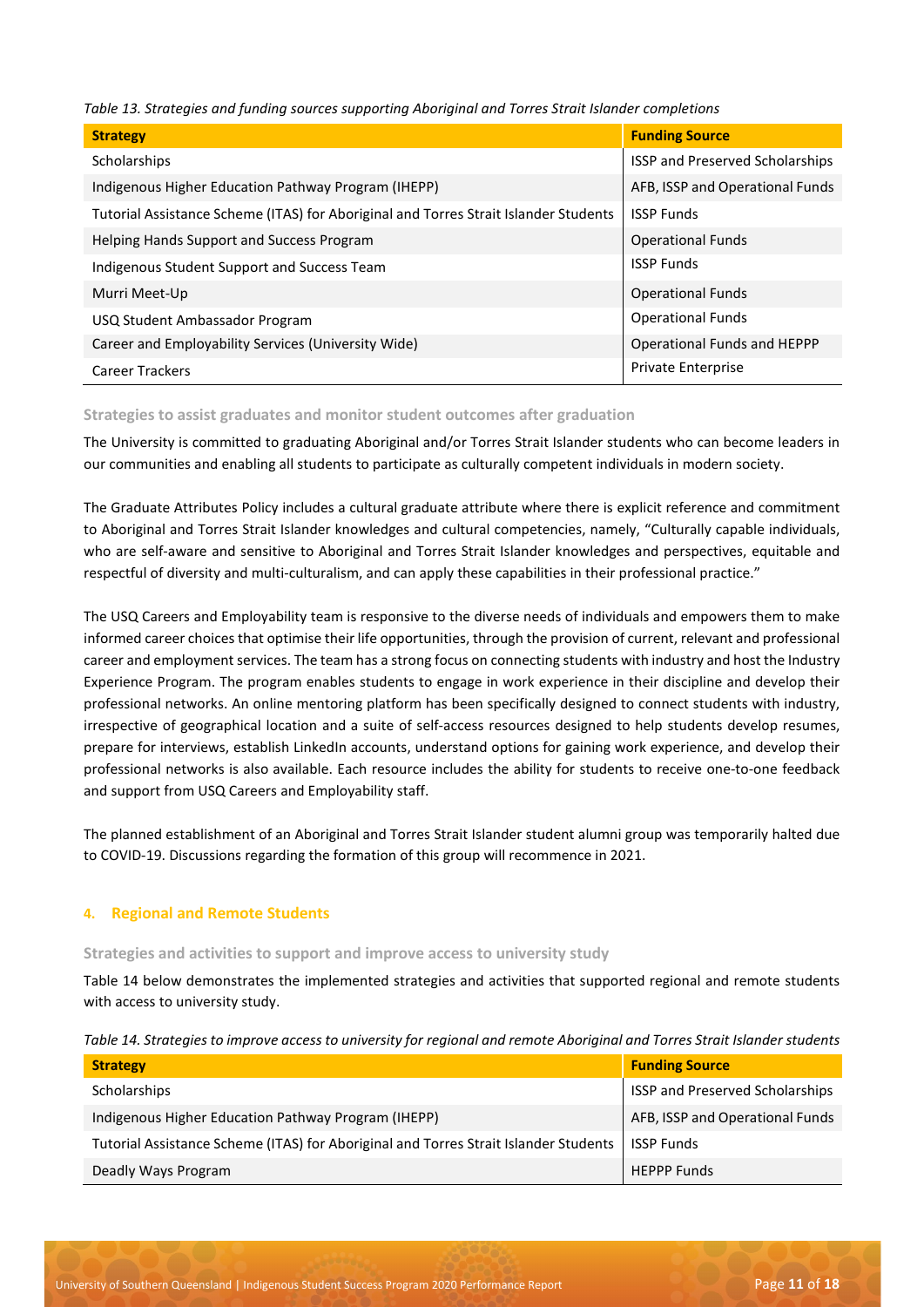| Helping Hands Support and Success Program           | <b>Operational Funds</b>    |
|-----------------------------------------------------|-----------------------------|
| Indigenous Student Support and Success Team         | <b>ISSP Funds</b>           |
| Murri Meet-Up                                       | <b>Operational Funds</b>    |
| USQ Student Ambassador Program                      | <b>Operational Funds</b>    |
| Career and Employability Services (University Wide) | Operational Funds and HEPPP |
| <b>Career Trackers</b>                              | <b>Private Enterprise</b>   |

*Table 15. Scholarships – Breakdown of regional and remote payments[ix](#page-17-8) [x](#page-17-9)*

|                                                    | <b>Education Costs</b> |     | <b>Accommodation</b> | <b>Reward</b> |         |     | Total <sup>xi</sup> |      |
|----------------------------------------------------|------------------------|-----|----------------------|---------------|---------|-----|---------------------|------|
|                                                    | \$                     | No. | \$                   | No.           | \$      | No. | \$                  | No.  |
| A. 2019 Payments                                   | \$173,452.50           | 63  | \$51,280.00          | 15            | \$2,750 | 5   | \$227,482.50        | 68   |
| B. 2020 Offers <sup>xii</sup>                      | \$181,133.00           | 68  | \$15,268.00          | 5             | \$0     |     | \$254,733.00        | 73   |
| C. Percentage <sup>xiii</sup><br>$(C = B/A * 100)$ |                        |     |                      |               |         |     | 136%                | 107% |
| 2020 Payments                                      | \$172,133.00           | 63  | \$15,268.00          | 5             | \$0     |     | \$187,401.00        | 68   |

# **Remote and regional Aboriginal and Torres Strait Islander EFTSL**

A summary of EFTSL and student Headcount from 2015 to 2019 for all Aboriginal and Torres Strait Islander students, as well as for students from regional and remote areas, was provided in Tables 3 and 4 above. Table 16 below details the percentage that the EFTSL of remote and regional Aboriginal and Torres Strait Islander students comprises of the total Aboriginal and Torres Strait Islander student EFTSL.

*Table 16. Aboriginal and Torres Strait islander remote and regional EFTSL* 

| Year                                                                                     | 2015  | 2016  | 2017  | 2018  | 2019  | 2020  |
|------------------------------------------------------------------------------------------|-------|-------|-------|-------|-------|-------|
| All                                                                                      | 363.4 | 357.5 | 369.8 | 378.5 | 407.8 | 449.9 |
| Remote and Regional                                                                      | 222.2 | 219.7 | 221.4 | 216.5 | 226.9 | 229.7 |
| % Remote and Regional EFTSL of all Aboriginal and<br><b>Torres Strait Islander EFTSL</b> | 61%   | 61%   | 60%   | 57%   | 56%   | 51%   |

# **5. Working with Vulnerable People Requirement**

The University has completed and submitted the working with vulnerable people assessment as per the ISSP guidelines. All staff involved in ISSP activities have undertaken the appropriate training and follows the USQ compliance process when working with vulnerable people (Table 17 below refers).

*Table 17. Working with vulnerable people requirement* 

| <b>Requirement</b>                                      | Yes/No |
|---------------------------------------------------------|--------|
| Has the provider completed a risk assessment?           | Yes    |
| Have staff involved in ISSP activity received training? | Yes    |
| Does the provider have a compliance process in place?   | Yes    |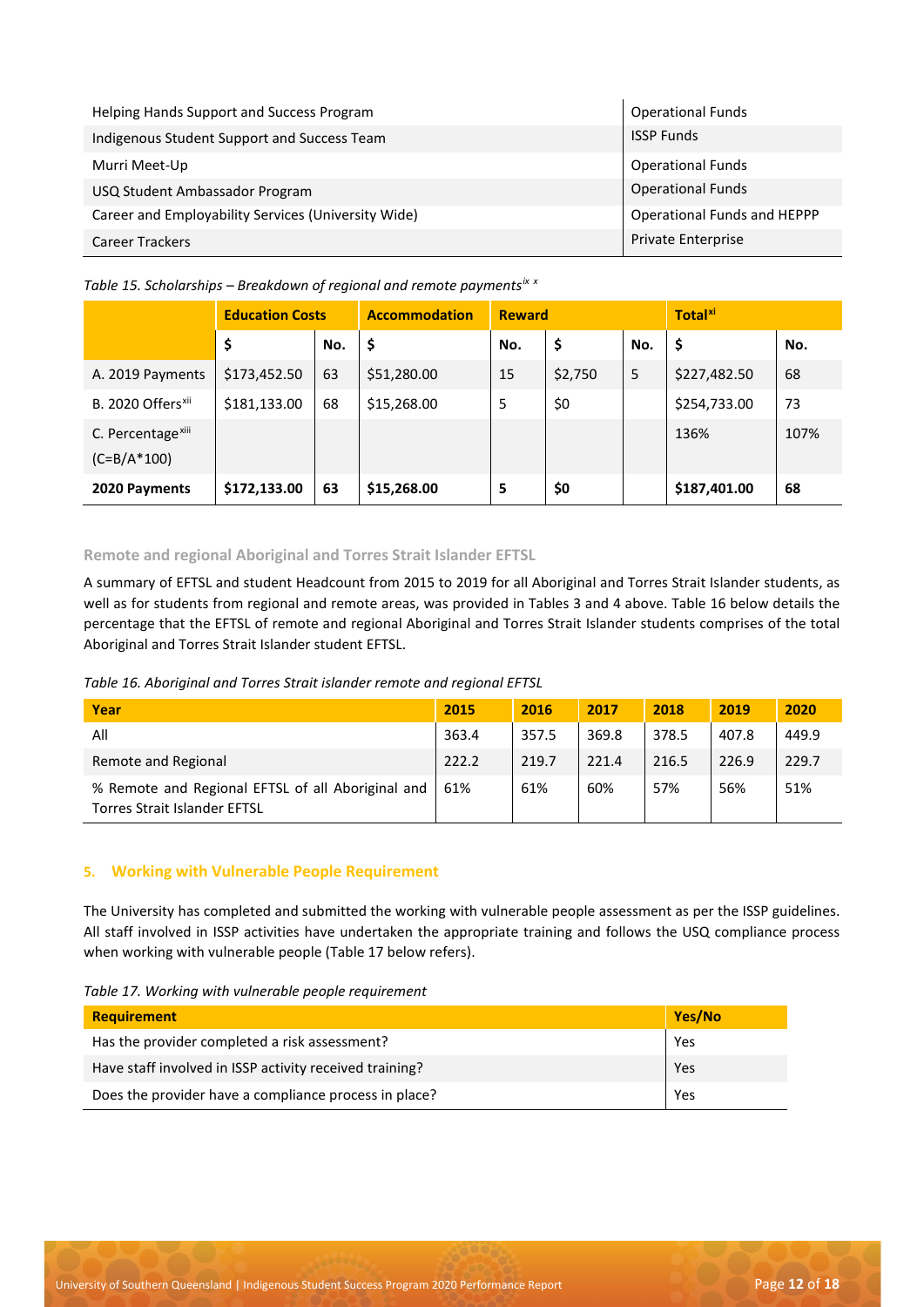# **6. Working Eligibility Requirements**

# **Indigenous Education Strategy**

The University's Aboriginal and Torres Strait Islander People's Education Strategy frames and aligns existing University strategies and policies that support Aboriginal and Torres Strait Islander education in the following key areas:

- Cultural Competence
- Teaching and Learning
- Research and Innovation
- Leadership
- People and Relationships

The USQ Indigenous Student Success Program (ISSP) Committee has responsibility for decision making and monitoring in the implementation of this strategy – as a requirement of the Federal Government's Indigenous Student Success Program (ISSP). It is comprised of qualified individuals inclusive of Indigenous peoples, University leadership and other appropriate representatives who act as stewards for this strategy and is led and informed by contributions from Aboriginal and Torres Strait Islander peoples.

CISER supports the education of our Aboriginal and Torres Strait Islander Community. The CISER website [\(https://www.usq.edu.au/ciser\)](https://www.usq.edu.au/ciser) contains further information on the supports available for Indigenous students. The outcomes on the IES deliverables will be provided in the 2021 ISSP Report.

#### **Reconciliation Action Plan**

USQ'[s Innovate Reconciliation Action Plan](https://www.usq.edu.au/-/media/usq/about-usq/governance-and-leadership/plans-and-reports/usq-rap-2019-2021.ashx?la=en&hash=4B0B9CD12D6F5C2C1DF396EA457E11B7) ('RAP') was formally endorsed by Reconciliation Australia in January 2020. The RAP contains 16 actions related to the areas of: Relationships; Respect; Opportunities; and Governance. The new RAP builds on USQ's first RAP: 'Walking Together: USQ Reconciliation Action Plan 2015-2017' and continues to be coordinated by a USQ RAP Working Group with representation from across the organisation. Progress on the RAP in 2020 was significantly affected by COVID-19 with the pandemic impacting the ability to meet some deliverables within the timelines set out in the RAP. This has resulted from restrictions to arrest the spread of COVID-19 and from work effort focused on the University's response to the pandemic and subsequent changes in learning and teaching models, as well as service delivery. Reconciliation Australia reached out to all RAP organisations, recognising the challenges in the current environment, and has given flexibility to timelines and deliverables in existing RAPs. The RAP Working Group continues to work through the implications. Regardless of all the challenges experienced in 2020, there have been various achievements at USQ in support of its reconciliation vision.

An overview of key achievements towards deliverables in the RAP throughout 2020:

- Formal endorsement of USQ's RAP in January 2020 by Reconciliation Australia.
- The RAP Working Group wrote to the Vice-Chancellor advocating for an identified Indigenous leadership position at USQ.
- The University recognised key dates of significance in the Aboriginal and Torres Strait Islander calendar through virtual activities.
- Peaked interest in cultural competency training, particularly within the University's two faculties
- Dedicated Indigenous career programs for employees.
- Ongoing relationship building activities with key external Aboriginal and Torres Strait Islander stakeholders.
- The University fulfilled its reporting obligation to Reconciliation Australia by completing the annual RAP Impact Questionnaire.

#### **Indigenous Workforce Strategy**

The [USQ Aboriginal and Torres Strait Islander Peoples Workforce Strategy](https://www.usq.edu.au/about-usq/governance-leadership/plans-reports) is USQ's commitment to developing a workforce which is representative and inclusive of Aboriginal and Torres Strait Islander peoples and culture and is designed to grow and retain a talented and sustainable cohort of Aboriginal and Torres Strait Islander academic, research, professional and senior employees through a multi-faceted and coordinated approach. Through implementation of the Strategy, the University aims to increase the number of Aboriginal and Torres Strait Islander employees to 3% of its total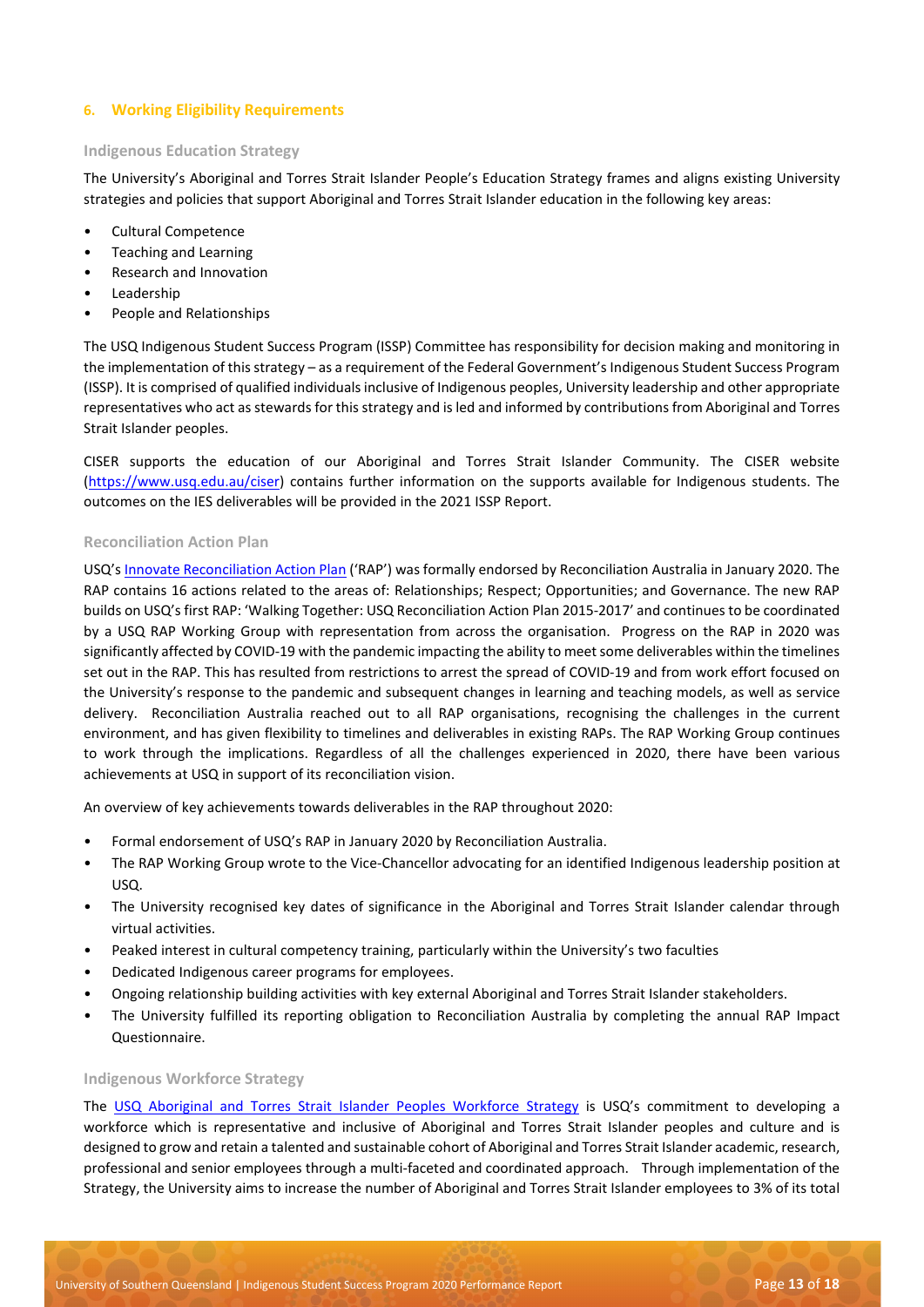workforce. To achieve that overarching representation target, the University has set ambitious individual growth targets for key employee cohorts reflective of USQ's overall workforce profile in terms of employment classification group, mode, level, discipline and location. Within this broader aim, the University has prioritised academic employment and the professional and career advancement of academic Aboriginal and Torres Strait Islander employees and the continuing employment of this cohort. To achieve this, the University will continue to invest in resources and strategies to attract, retain, promote, support and develop Aboriginal and Torres Strait Islander talent. The University will also focus on engagement with Aboriginal and Torres Strait Islander communities, both internally and externally.

# **Implementation and Evaluation of the Indigenous Workforce Strategy**

The USQ Aboriginal and Torres Strait Islander Peoples Workforce Strategy outlines five key goals. Broadly, these goals can be aligned under key talent management framework elements of the USQ Workforce and Talent Management Plan as outlined below.

# ATTRACT and RETAIN

- Goal 1: Enrich USQ's employer of choice status to attract top Aboriginal and Torres Strait Islander talent across all career streams.
- Goal 2: Develop, expand and enhance employment and career pathway opportunities for Aboriginal and Torres Strait Islander peoples that embrace a contemporary 'grow your own' approach.

#### ENGAGE and SUPPORT

• Goal 3: Enhance and elevate cultural sensitivity, safety and inclusion to enable genuine engagement and contribute to effective cross-cultural working relationships, wellbeing and positive behaviours in the University community.

#### DEVELOP and ADVANCE

• Goal 4: Leverage the USQ People Capability Framework as a platform for implementing innovative professional development and contemporary career development strategies and activities for and by Aboriginal and Torres Strait Islander peoples.

#### PLAN and ALIGN

• Goal 5: Build institutional accountability, transparency and commitment to ensure action, reporting and monitoring of progress, outcomes and recognition of achievements in supporting Aboriginal and Torres Strait Islander employment and career development.

#### **Progress against targets and milestones outlines in the strategy**

Each goal has a set of performance and accountability measures, which are necessary to support the progression towards the overall key performance indicator of a workforce which is represented by 3% of Aboriginal and Torres Strait Islander Peoples. These performance and accountability measures include:

#### Goals 1 and 2

- Expanded pools of Aboriginal and Torres Strait Islander candidates for both identified and non-identified positions.
- Increased promotion of employment opportunities to USQ Aboriginal and Torres Strait Islander students, employees and communities.
- Increased number of continuing academic and professional appointments held by Aboriginal and Torres Strait Islander peoples.
- Retention of employees in continuing positions, including initiatives for conversion of fixed term and/or casual roles for Aboriginal and Torres Strait Islander people.
- Employment of at least one Aboriginal and Torres Strait Islander person in a senior executive role.
- Increased number of Aboriginal and Torres Strait Islander staff employed at USQ, equivalent to 3% of the total workforce progressively over the life of the Strategy.

#### Goal 3

- All current and new executives and all new senior employees complete appropriate cultural sensitivity, safety and inclusion training programs.
- Cultural sensitivity, safety and inclusion and learning and development programs are available to all employees, with an emphasis on those employees who interact professionally with Aboriginal and Torres Strait Islander employees, students and communities.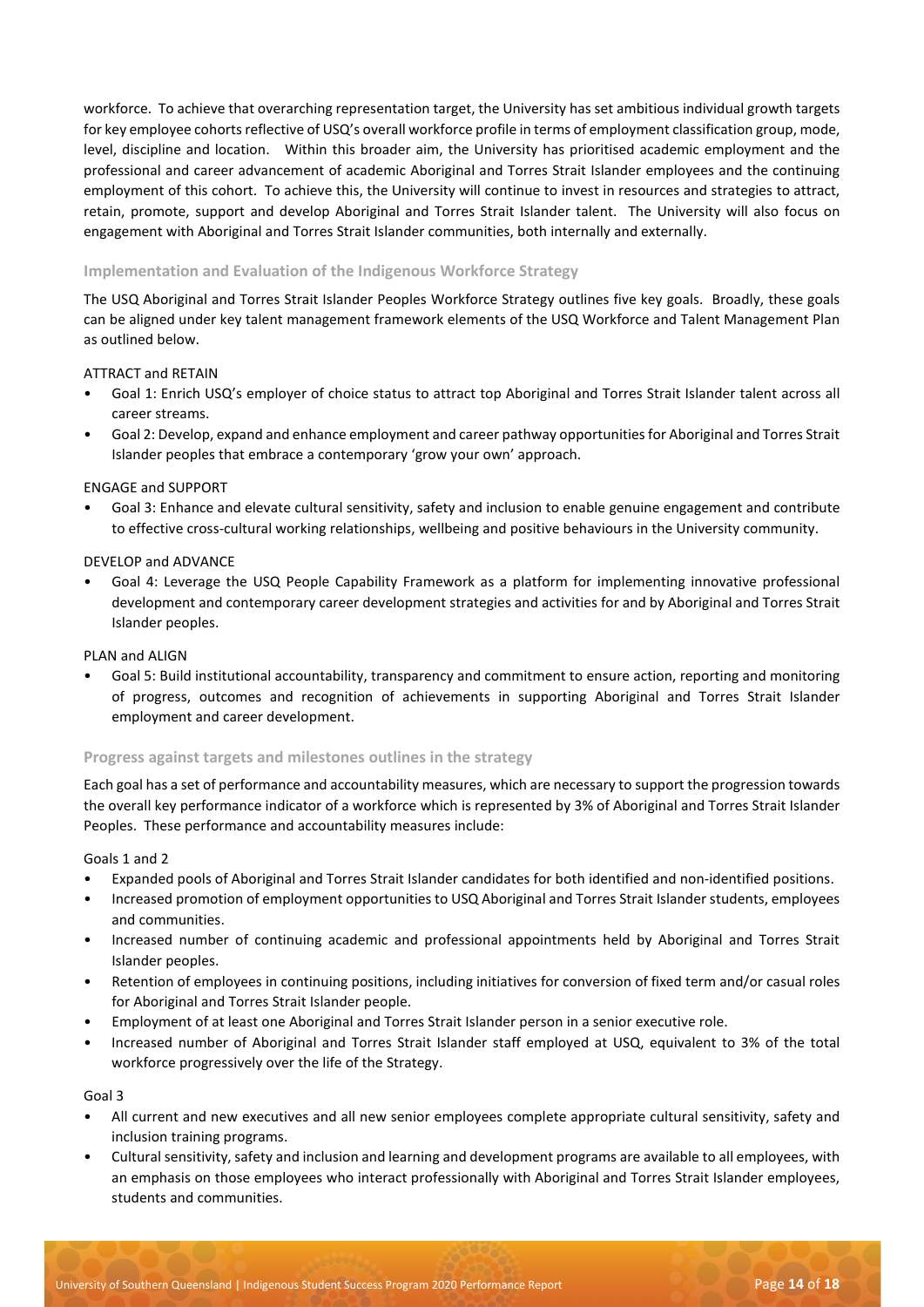- Opportunities for Aboriginal and Torres Strait Islander employees to engage in culturally significant activities, events and networks.
- Opportunities for Aboriginal and Torres Strait Islander employees to contribute policy and practice, with university policies and procedures appropriately recognising additional workload required in contributing to such matters.
- High levels of positive employee engagement from Aboriginal and Torres Strait Islander employees.

Goal 4

- Increased participation of Aboriginal and Torres Strait Islander employees in leadership, learning and development and career advancement programs and initiatives.
- Expanded pathways for Aboriginal and Torres Strait Islander employees to experience career progression, including increased success in promotion and/or other advancement opportunities.
- Increased recognition and promotion of excellence and success of Aboriginal and Torres Strait Islander employees.

Goal 5

- Appropriate resources and funding are provided to ensure the Aboriginal and Torres Strait Islander Peoples Workforce Strategy is implemented and reviewed on a regular basis.
- Targets identified in the Aboriginal and Torres Strait Islander Peoples Workforce Strategy are met.
- University Key Performance Indicators and targets developed, monitored and regularly reported to University Council, the Vice-Chancellor, Management Committees and Divisional Heads.
- Progress against Strategy goals, objectives and actions reported regularly to the Aboriginal and Torres Strait Islander Peoples Workforce Strategy Committee.

The composition of the Aboriginal and Torres Strait Islander Peoples Workforce Strategy Committee includes representatives from University senior management, academic and professional employees from across the University, the Head of CISER, Unions, Aboriginal and Torres Strait Islander Employee Support Network Representative/s, and Human Resources.

Accountability for implementation of the Strategy is spread across the Institution. However, a core driver of the implementation of the Strategy is the People Strategy team within the People Portfolio previously known as the Diversity and Inclusion team within Human Resources. Within this team, there is an Identified position with a specific focus on strategy implementation and reporting through the allocated governance structure.

The emergence of COVID-19 and the challenges that presented in terms of a rapid shift to remote working and other associated health and safety risks, meant several deliverables and programs did not proceed in 2020 (such as Traineeship Programs etc). Work pivoted instead to creating a culturally safe and inclusive environment, through the beginnings of the USQ Cultural Capability Development Program, and the acquisition of the highly acclaimed SBS Inclusion modules (including a dedicated Aboriginal and Torres Strait Islander cultural awareness module) as part of the USQ Inclusion Upskilling suite.

# **Employment of an Aboriginal and Torres Strait Islander person in a Senior Executive Position**

The intention of USQ's Aboriginal and Torres Strait Islander Peoples Workforce Strategy is to grow and retain a talented and sustainable cohort of Aboriginal and Torres Strait Islander academic, research, professional and senior employees through a multi-faceted and coordinated approach. One of the performance measures under the Strategy's Attract and Retain Goals is the Employment of at least one Aboriginal and Torres Strait Islander person in a senior executive role, which aligns with section 12 b(iii) of the ISSP Guidelines.

Currently, the University has a distributed model of Indigenous leadership with responsibility dispersed via the:

- a. **Head of CISER:** A senior academic appointment, details of which are outlined above under section 2. This position has been filled in an acting capacity for an interim period Sep 2020, with acting arrangements currently in place until June 2021.
- b. **Indigenous Governance Mechanism:** The ISSP Committee, described in more detail under 6.3 below, focuses specifically on matters related the internal management of the ISSP grant program.
- c. **Elders and Valued Persons Advisory Board:** Provides high-level strategic advice to the Vice-Chancellor to assist the Vice-Chancellor in positioning the University to pursue Reconciliation and the improvement of outcomes for Aboriginal and Torres Strait Islander peoples through the activities of the University.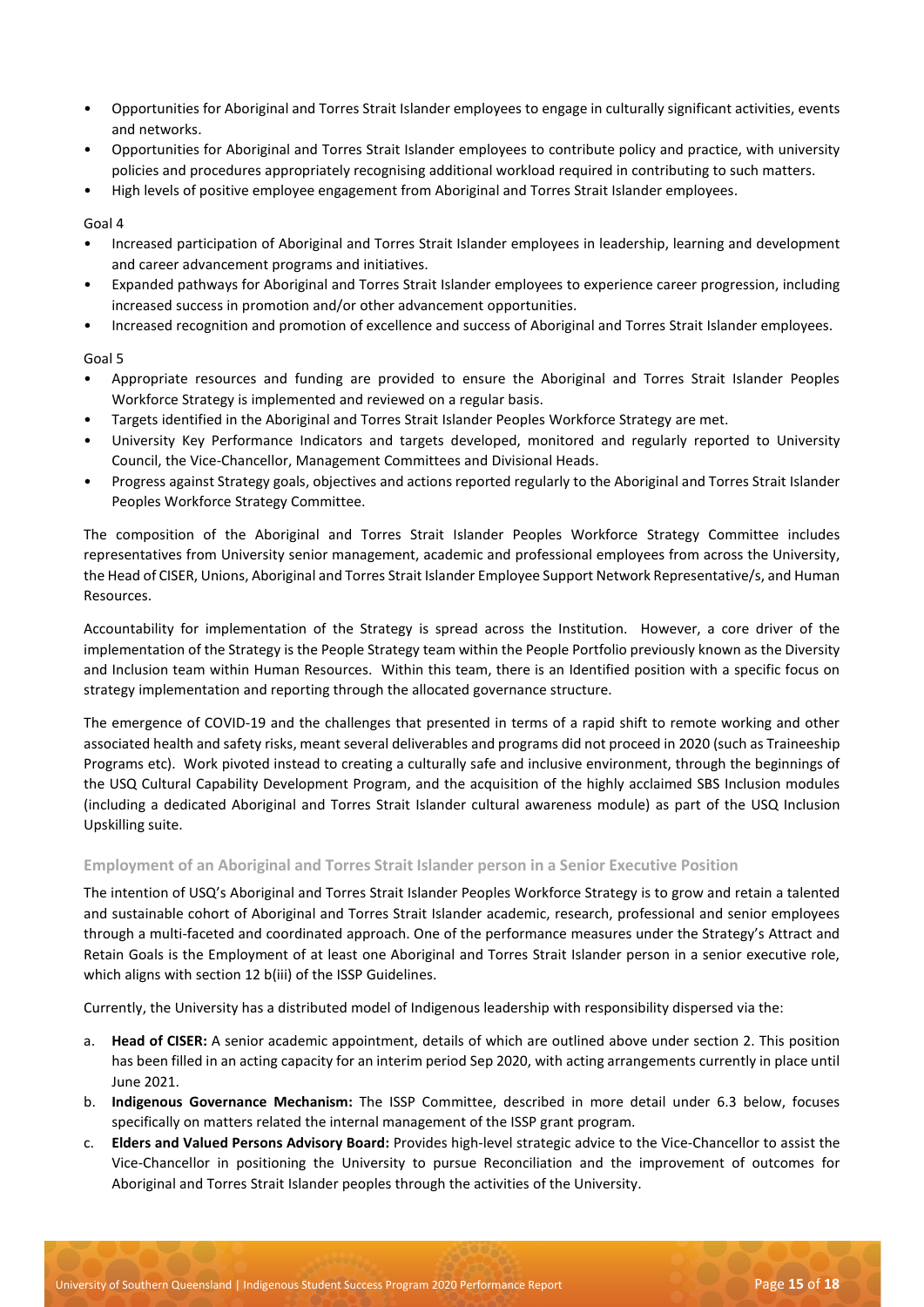d. **Elder in Residence:** Provides specialist cultural support and high-level advice to Aboriginal and Torres Strait Islander students and staff, promoting and fostering connections between the University and members of the Aboriginal and Torres Strait Islander Community. The incumbent is a key advisor to the Vice-Chancellor, University Executive, elders, students, staff and key stakeholders in the community, on matters concerning First Peoples at each of USQ's campuses and provides an important conduit between University management and the Elders and Valued Persons Advisory Board.

During the latter part of 2020, the Deputy Vice-Chancellor (Academic), in collaboration with the Chief People Officer (People Portfolio), undertook extensive consultation with Aboriginal and Torres Strait Islander employees regarding the recruitment of a senior Indigenous leader at USQ and to seek advice about the desired attributes of this position, appointee and a culturally appropriate recruitment process. An external search firm has been engaged to lead the search for the appointment of a Pro Vice-Chancellor (Indigenous Engagement), with the search commencing late April 2021. The Pro Vice-Chancellor (Indigenous Engagement) will have responsibility for University-wide leadership in Australian Indigenous strategy, policy, leadership, community, culture, education and engagement and will provide strategic advice and policy and planning leadership on Aboriginal and Torres Strait Islander matters to the University community. The incumbent will report to the Vice-Chancellor on University wide matters and to the Deputy Vice-Chancellor (Academic) on education and academic matters.

# **Plans to progress towards an Indigenous workforce target of 3%**

The USQ Aboriginal and Torres Strait Islander Peoples Workforce Strategy was in its third year of implementation in 2020. As of October 2020, the full-time equivalent (FTE) percentage for Aboriginal and Torres Strait Islander peoples was sitting at 2.21%. This has decreased slightly since the 2019 reported figure. An overview of the Indigenous workforce data for 2020 by level/position, appointment and contract type, is provided in Table 18 below.

| Level/position | <b>Permanent</b> |                |                 |              |  | <b>Casual and contract</b> |
|----------------|------------------|----------------|-----------------|--------------|--|----------------------------|
|                | Academic         | Non-academic   | <b>Academic</b> | Non-academic |  |                            |
| Executive      |                  |                |                 |              |  |                            |
| Level E        | $\overline{2}$   |                |                 |              |  |                            |
| Level D        | $\mathbf{1}$     |                |                 |              |  |                            |
| Level C        |                  |                |                 |              |  |                            |
| Level B        | $\overline{4}$   |                | $\mathbf{1}$    |              |  |                            |
| Level A        | $\overline{2}$   |                |                 |              |  |                            |
| Level 10       |                  |                |                 | $\mathbf{1}$ |  |                            |
| Level 07       |                  | 5              |                 |              |  |                            |
| Level 06       |                  | $\overline{2}$ |                 |              |  |                            |
| Level 05       |                  | 8              |                 | 4            |  |                            |
| Level 04       |                  | 5              |                 |              |  |                            |
| Level 03       |                  |                |                 | $\mathbf{1}$ |  |                            |
| Casual         |                  |                | 22              | 12           |  |                            |

# *Table 18. Indigenous workforce data (2020 breakdown)*

#### **Indigenous Governance Mechanism**

The University has an appropriately constituted Indigenous Student Success Program (ISSP) Committee. The ISSP Committee focuses specifically on matters related the internal management of the ISSP grant program. This complements the high-level strategic consultancy on Indigenous matters supplied by the Elders and Valued Persons Advisory Board (Chaired by the Elder in Residence) to the Vice-Chancellor. The ISSP Committee membership is constituted by a majority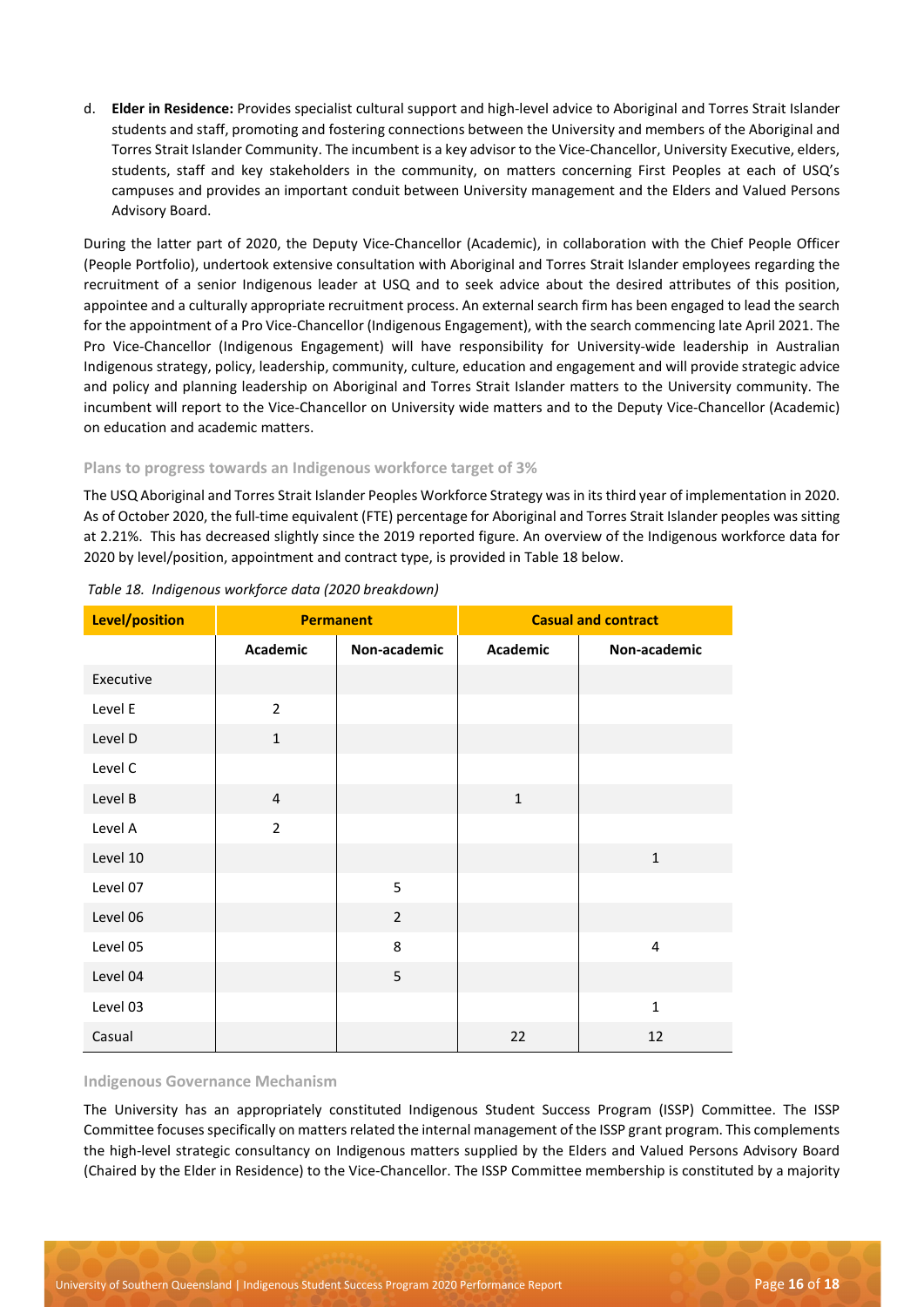of Indigenous persons and includes several University senior executives and Aboriginal and/or Torres Strait Islander employee and student representatives.

The ISSP Committee membership comprises:

- Dr Raelene Ward, Associate Professor, College for Indigenous Studies, Education and Research, ISSP Committee Chair
- Professor Josh Pienaar, Pro Vice-Chancellor (Students)
- Professor Shirley O'Neill, Interim Head, College for Indigenous Studies, Education and Research
- Dr Christie White, Executive Director (Student Success and Wellbeing), Student Success and Wellbeing
- Mrs Trudi Davidson, Director (People and Workforce Strategy), Human Resources
- Ms Tonia Chalk, Lecturer (Education), School of Education
- Mrs Vicki Horner, Lecturer (Indigenous Support), School of Nursing and Midwifery
- Mrs Anne-Marie Oosthuizen, Manager (Financial Reports and Budgets), Financial Services
- Miss Rebecca Klein, Coordinating Operational Support Officer, College for Indigenous Studies, Education and Research, ISSP Committee Officer
- President, Aboriginal and Torres Strait Islander Student Association. Position vacant.

USQ continues to implement strategies ensuring that Aboriginal and Torres Strait Islander peoples continue to be involved in decision-making at all levels, through active representation on University committees and working groups. Aboriginal and Torres Strait Islander representation is encompassed in the following Boards and Committees:

- Elders and Valued Persons Advisory Board
- Academic Board and its sub-committees:
	- o Academic Program Committee
	- o Education Quality Committee
	- o Research Committee
	- o Academic Appeals Committee
- Faculty of Business, Education, Law and Arts (BELA) Diversity and Inclusion Committee
- Faculty of Health Engineering and Sciences (HES) Diversity and Inclusion Academic Committee
- Academic Division Teaching and Learning Committee
- Academic Division Research Committee
- Indigenous Research Strategy Committee
- Social Justice Strategy Board
- Reconciliation Action Plan Committee
- Aboriginal and Torres Strait Islander Peoples Workforce Strategy Committee
- Aboriginal and Torres Strait Islander Employee Network (Rotational Chair)
- Graduating Indigenous Leaders Commitment (GILC) Committee
- Indigenous Student Success Committee (ISSP)

The University is committed to ensuring that Aboriginal and Torres Strait Islander peoples are involved in decision-making at all levels, through active representation on University committees and working groups.

# **Statement by the Indigenous Governance Mechanism**

The ISSP Committee Chair and other members of the ISSP Committee have contributed to, and had shared oversight, of this report.

<sup>&</sup>lt;sup>i</sup> Only payments made during 2020 can be included in this table. For multi-year scholarship agreements, payments to be made in future grant years will be recorded in the performance reporting for the relevant future grant year. ii Record the number of students (head count) not EFTSL.

iii Include both preserved and new ISSP scholarships.

iv This figures in this column should be the sum of the relevant row.

<sup>v</sup> The total may not be the sum of the previous columns as some students may receive several scholarships.

vi Include payments to all enabling students, including remote and regional students.

vii Include payments to all undergraduate students, including remote and regional students.